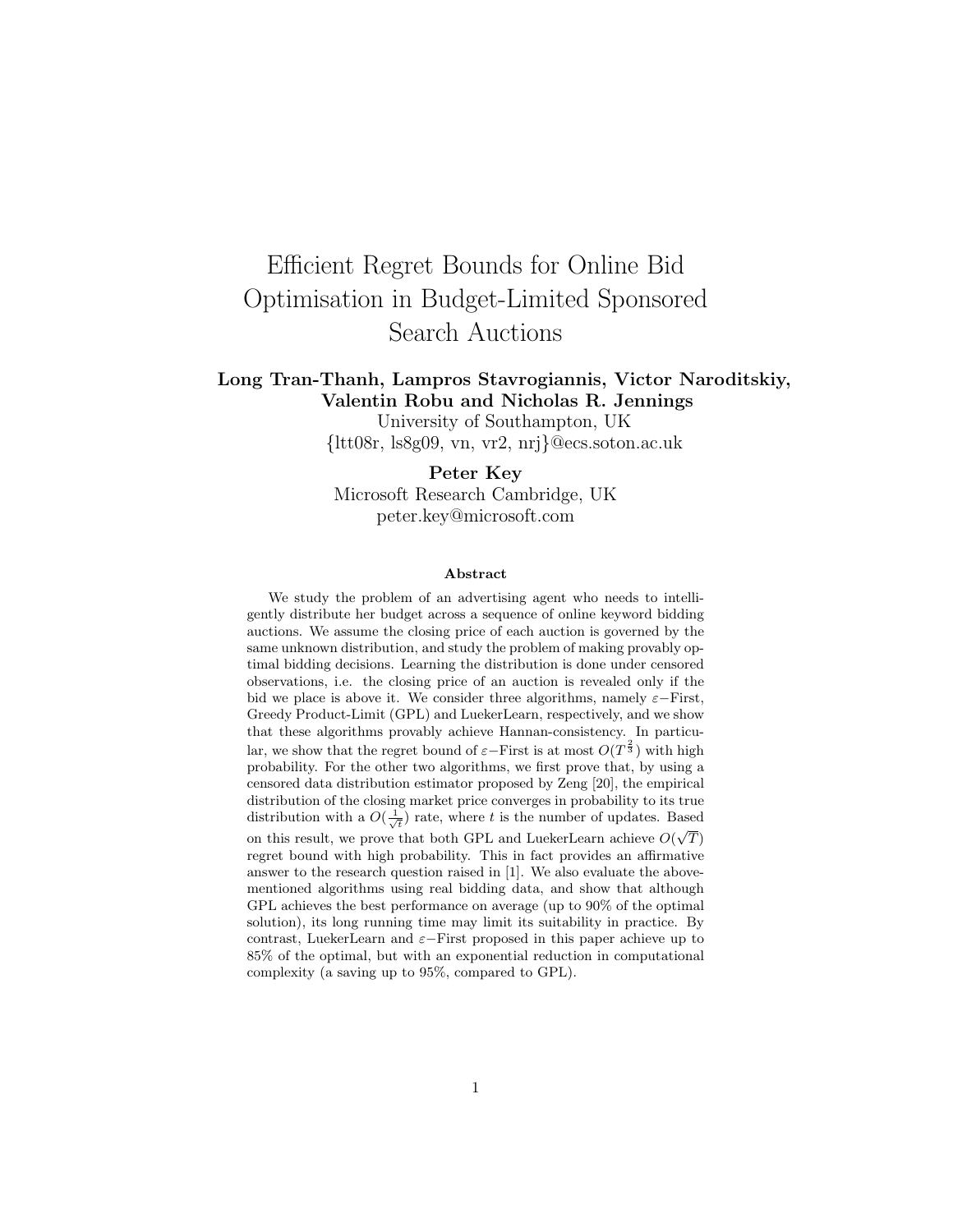## 1 INTRODUCTION

Sponsored search is the most significant example of monetisation of Internet activities. This multi-billion dollar industry poses many challenging research problems for both advertisers and search engines. One of the most well-studied, but nonetheless still open, problems is the optimisation of marketing campaigns for an advertiser, or an autonomous agent acting on her behalf<sup>1</sup>, with a fixed budget. This fundamental problem has been studied in a number of stylised models, yet many of the questions arising in real sponsored search auctions remain unanswered. In this paper, we focus on one such question—bidding when prices are not known but must be learnt to choose the right bidding strategy.

In this work, we follow a stochastic market price model that was used in [1, 7]. In particular, we take the point of view of an advertising agent with a specified budget for a given time horizon, who wants to find a bidding strategy that maximises the number of clicks. We consider a model with a single keyword and a single slot. Each time a user searches for the keyword, an auction is run to decide which of the interested agents is assigned the ad slot on the search results page. The winner is the agent with the highest bid who pays the market price which is determined by the second highest bid: i.e., the slot is sold in the style of a second-price auction. In practice, other factors affecting allocation of the slot include randomisation used by the search engine and advertiser/keywordspecific "quality scores" that adjust advertisers' bids. Given these factors and the lack of information about bids and strategies of the other advertisers, an advertising agent cannot easily take into account her own effect on the market price, and so instead views the price as a random variable.

The key challenge of this stochastic model is that the distribution of the market price is not known in advance. Thus, to select the right bidding strategy, the agent needs to learn that distribution. This learning problem is further complicated by "censored observations" [1, 7]: the agent observes the market price only when she wins the auction; otherwise she just learns that the market price is above her bid. Although existing methods, designed for budget-limited online optimisation, can provably achieve asymptotically optimal performance for the case with no censorship [2, 19], they fail within the settings studied here. In particular, due to the censored observations, these methods cannot reproduce efficient estimation of the distribution of the market price, as they use conventional empirical estimation techniques [9, 17].

To combat this, Amin et al. (2012) proposed Greedy Product-Limit (GPL) and LuekerLearn, two methods that use the Kaplan–Meier estimator [9], designed for estimating the distribution of censored data, and achieve good performance in experiments with real bidding data. However, no theoretical performance analysis has been provided. Against this background, this paper addresses this gap by providing theoretical justification for these algorithms and a novel one that we develop for this setting. Our results prove asymptotic optimality of the algorithms, guaranteeing good performance as the number of

<sup>&</sup>lt;sup>1</sup>We will interchangeably use the terms agent and advertiser within this paper.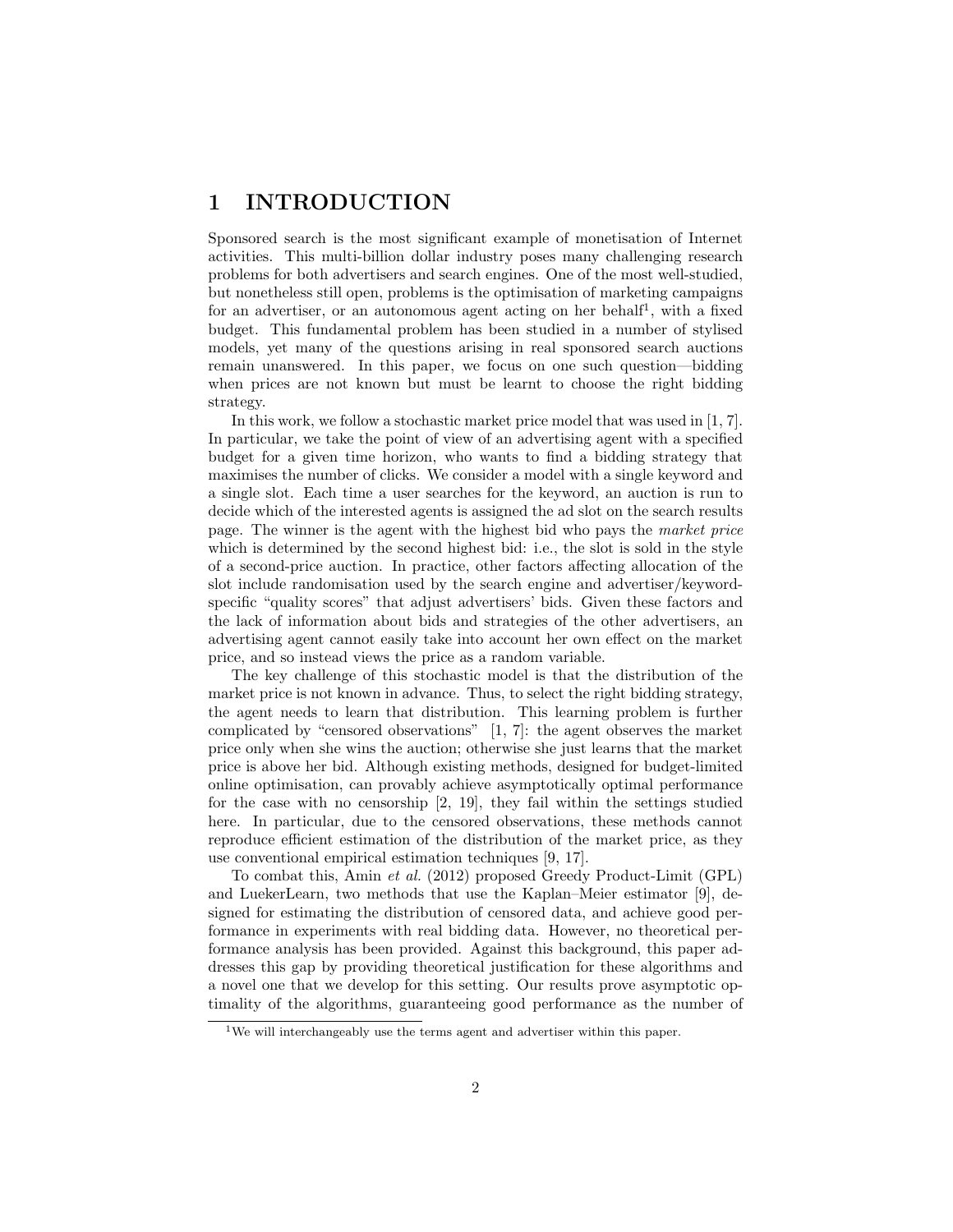auctions increases. We first look at  $\varepsilon$ –First, an algorithm inspired by a class of methods designed for multi-armed bandits [5, 19], tailored to our settings. In particular, this algorithm uses the first  $\varepsilon$  fraction of the auctions to estimate the market price distribution. Based on this estimate, it then solves a Markov decision process (MDP) in order to determine the optimal bidding policy. We prove that this algorithm achieves Hannan–consistency (i.e., sub–linear regret bound). Put differently, we show that the regret (i.e., the difference between the performance of a particular algorithm and that of an optimal solution) of the algorithm is at most  $O(T^{\frac{2}{3}})$  with high probability, where T is the number of auctions. Note that the Hannan–consistency property (i.e., the sub-linear  $O(T^{\frac{2}{3}})$  regret bound) guarantees that the average regret (i.e., the total regret divided by the number of auctions) converges to 0 as the number of auctions is increased, and thus, the bidding behaviour of a Hannan–consistent algorithm becomes more similar to that of the optimal solution (due to the decreasing performance gap defined by the average regret).

In addition to  $\varepsilon$ −First, we also provide an affirmative answer to the conjectures posed in [1]. That is, we show that, by replacing the Kaplan–Meier estimator with a novel censored data distribution estimator proposed by Zeng [20], GPL and LuekerLearn, the algorithms studied by Amin et al., do indeed achieve sub–linear regret bounds, and thus, are also Hannan–consistent. In particular, we show that, by using Zeng's estimator, the empirical distribution of the closing market price converges in probability to its true distribution with a  $O(\frac{1}{\sqrt{2}})$  $\frac{1}{t})$ rate, where t is the number of updates. Relying on this result, we prove that GPL achieves  $O(\sqrt{T})$  regret bound with high probability. On the other hand, LuekerLearn achieves  $O(\sqrt{T} + \ln T)$  regret bound, also with high probability. Given this, our work extends the state of the art as follows:

- We provide a theoretical regret analysis for  $\varepsilon-\text{First}$ , GPL and LuekerLearn, and we show that they achieve Hannan–consistency.
- We compare the performance of each algorithm through extensive empirical evaluations, using real bidding data from Microsoft adCenter. In particular, we demonstrate that, although GPL typically outperforms the other algorithms, it requires significantly higher computational complexity, which could limit its suitability in practice. On the other hand, both ε−First and LuekerLearn can achieve performance close to that of GPL (typically within  $10\%$ ), but with a much lower computational cost (with up to 50 times speed-up in computation time).

The remainder of the paper is organised as follows. In the next section we review related work. The model we study is presented in Section 3. We review existing and new algorithms for learning and bidding in Section 4. Our main contribution — theoretical guarantees — are derived in Section 5. Numerical evaluation using real-world data sets is presented in Section 6, and Section 7 concludes.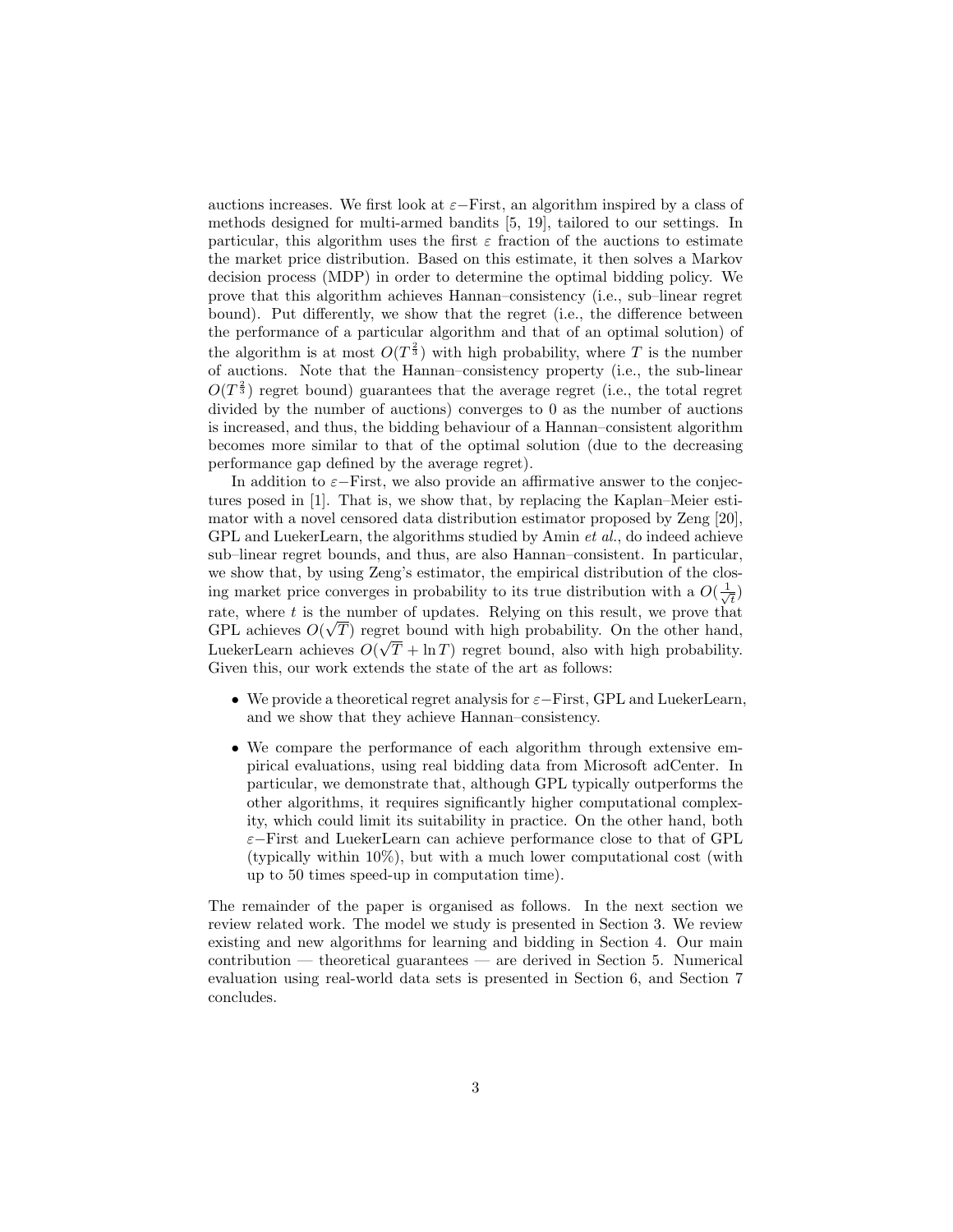### 2 RELATED WORK

Bid optimisation in sponsored search auctions is a topic of considerable research in the autonomous agents community [4, 8, 10, 13, 15]. One of the first papers on the topic offers heuristic algorithms for prediction and bidding that were shown to work in practice  $[10]$ . Moreover, Feldman *et al.*  $[6]$  prove that simple randomised strategies for optimising a budget across multiple keywords achieve good performance. In that work, cost per click and number of clicks for each bid are known to the bidder. Berg et al. [3] compare bidding algorithms such as equating return-on-investment (ROI) and knapsack-based solutions based on the predictions they require (e.g., number of clicks and cost per click) and evaluate them in a simulated bidding environment of the Trading Agent Competition in Ad Auctions [8]. Unlike all the above papers, our focus is on bidding with online learning—in order to make bidding decisions, we need to learn the distribution of the market price.

The two papers closest to our work that combine learning and bidding in ad auctions are [1] and [21]. In particular, our work can be seen as a continuation of the research started by Amin et al. [1] who compared various algorithms for prediction and bidding. We adopt the same model, but focus on theoretical guarantees of the algorithms considered in [1] as well as that of our proposed ε−First algorithm. Zhou and Naroditskiy [21] address the keyword bidding problem when multiple slots are available, but do not provide theoretical guarantees for their proposed algorithm.

Furthermore, two very recent related works are [19] and [2]. Both works propose general frameworks for studying multi-armed bandit problems with supply (or budget) constraints. Although bidding in repeated auctions is a problem that can be modeled in these frameworks, they do not address the onesided censored observations issue, which is the main challenge addressed here. It is worth noting that we can still apply these models to our settings by combining them with the censored data solutions described in Section 4. However, since they are designed for more generic problems, they do not exploit the domain– specific features of our problem, and thus, they provide weaker performance guarantees. Nevertheless, they may form a strong basis for our future work.

Finally, it is worth to note that our problem can also be formalised as a Markov decision process (MDP) (see Section 3 for more details), and thus, it shows similarities to the domain of reinforcement learning [16, 18]. However, as existing RL methods do not take into account censored data, it is not trivial how to incorporate them into our settings. Given this, we ignore the large literature of RL, as we argue that they are out of scope of our paper. Nevertheless, a possible future work would be to find an efficient way to combine RL techniques with censored data estimation.

### 3 MODEL DESCRIPTION

Our model consists of a sequence of  $T$  single slot second–price auctions, where the bidder (or agent) has to repeatedly place her bid in order to win a single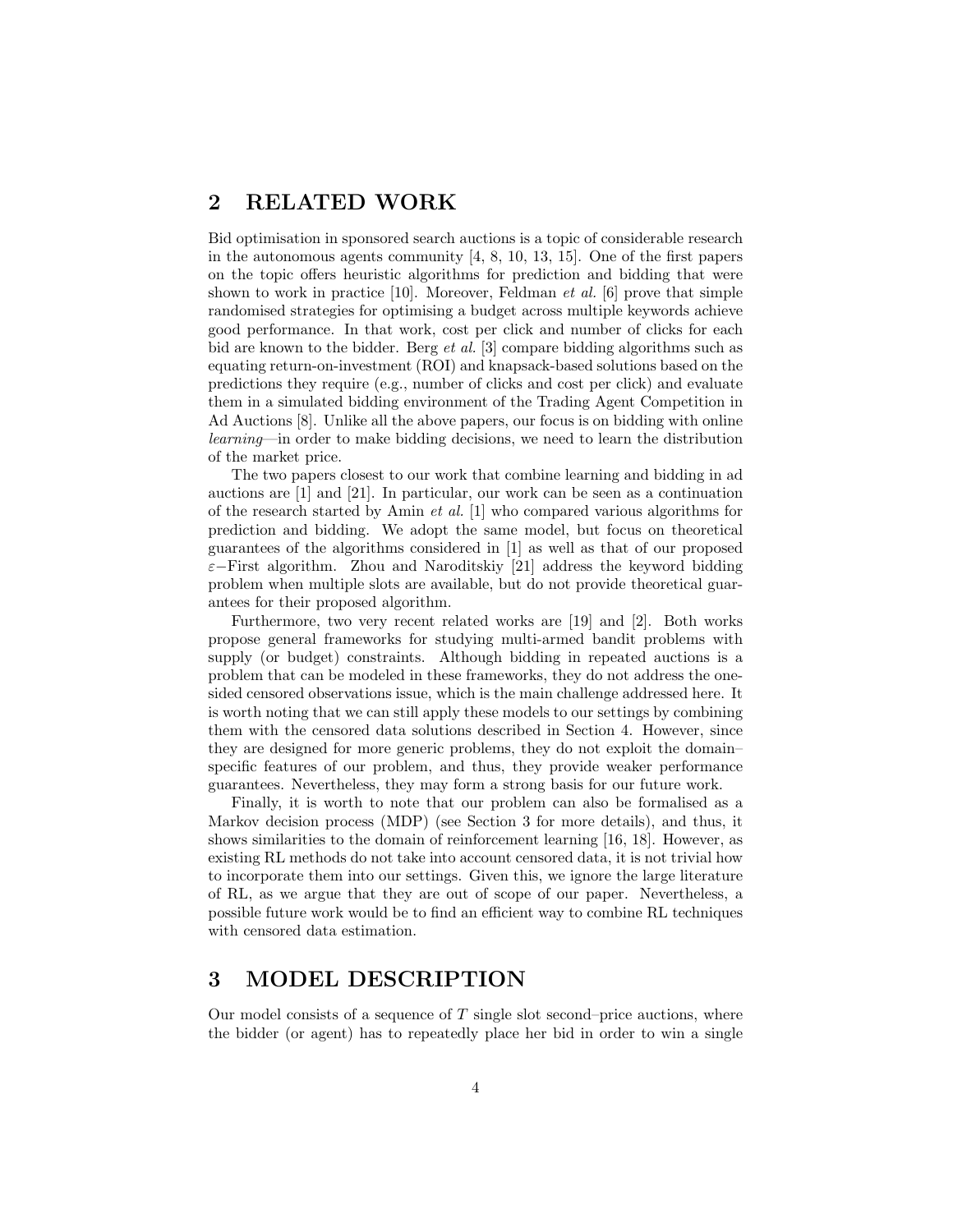keyword at each time step  $t \in \{1, ..., T\}$ . We refer to T auctions as a bidding period and use B to denote the budget for the period. That is, the total cost spent on the auctions cannot exceed this budget. At each time step  $t$ , we assume that the market price  $x_t$  of the keyword is an independent and identically distributed (i.i.d.) random variable drawn from an unknown, but fixed, distribution with probability distribution function  $p$ . We assume that  $p$  has a finite support  $[0, C]$  for some sufficiently large  $C > 0$ . This assumption is reasonable, as the market price is typically less than a couple of dollars. In our model, if a particular bid of the agent at time step  $t$  is higher than  $x_t$ , the agent wins the auction, and the budget is decreased by  $x_t$ . Otherwise, the agent does not win, and the budget remains the same. More formally, let  $b_t$  and  $B_t$  denote the agent's bid, and the residual budget (i.e., the remaining budget) at time step  $t$ , respectively. Note that  $B_1 = B$ . Given this, we have

$$
B_{t+1} = B_t - x_t
$$

if  $b_t \geq x_t$ , and

$$
B_{t+1} = B_t
$$

otherwise. Note that the agent cannot place a bid that is higher than the current residual budget. That is,  $b_t \leq B_t$  for each time step t. We assume that both  $b_t$  and  $x_t$  are discrete values chosen/drawn from  $\mathbb{Z}^+$ . This assumption is reasonable, as the bids and market prices can be regarded as multiplications of the smallest unit of currency allowed for bidding.

Now, our goal is to find a bidding policy that maximises the number of wins over the time interval  $\{1, \ldots, T\}$ . It is worth to note that if  $B \geq CT$ , we can achieve the optimal solution by repeatedly bidding with  $C$ . In particular, since bidding  $C$  always guarantees winning, if our budget is larger than  $CT$ , we can always win at each time step. Given this, we now only focus on the nontrivial case, and thus, we from hereafter assume that

$$
B < CT \tag{1}
$$

Given this condition, our problem can be formalised as follows. Let A denote a bidding policy that places bid  $b^A(B_t, t)$  at each time step t, where  $B_t$  is the residual budget at that time step. In addition, let  $G^{A}(B, T)$  denote the expected total number of wins of policy  $A$  with respect to total budget  $B$  and time limit T:

$$
G^{A}(B,T) = \mathbb{E}\left[\sum_{t=1}^{T} I\{b^{A}(B_t, t) \ge x_t\}\right],
$$
\n(2)

where  $I\{\cdot\}$  is the indicator function. Note that  $b^A(B_t, t) \leq B_t$  and

$$
B_{t+1} = \begin{cases} B_t - x_t, & \text{if } b^A(B_t, t) \ge x_t \\ B_t, & \text{otherwise.} \end{cases}
$$

We aim to find an optimal policy

$$
A^* = \arg\max_{A} G^A(B, T)
$$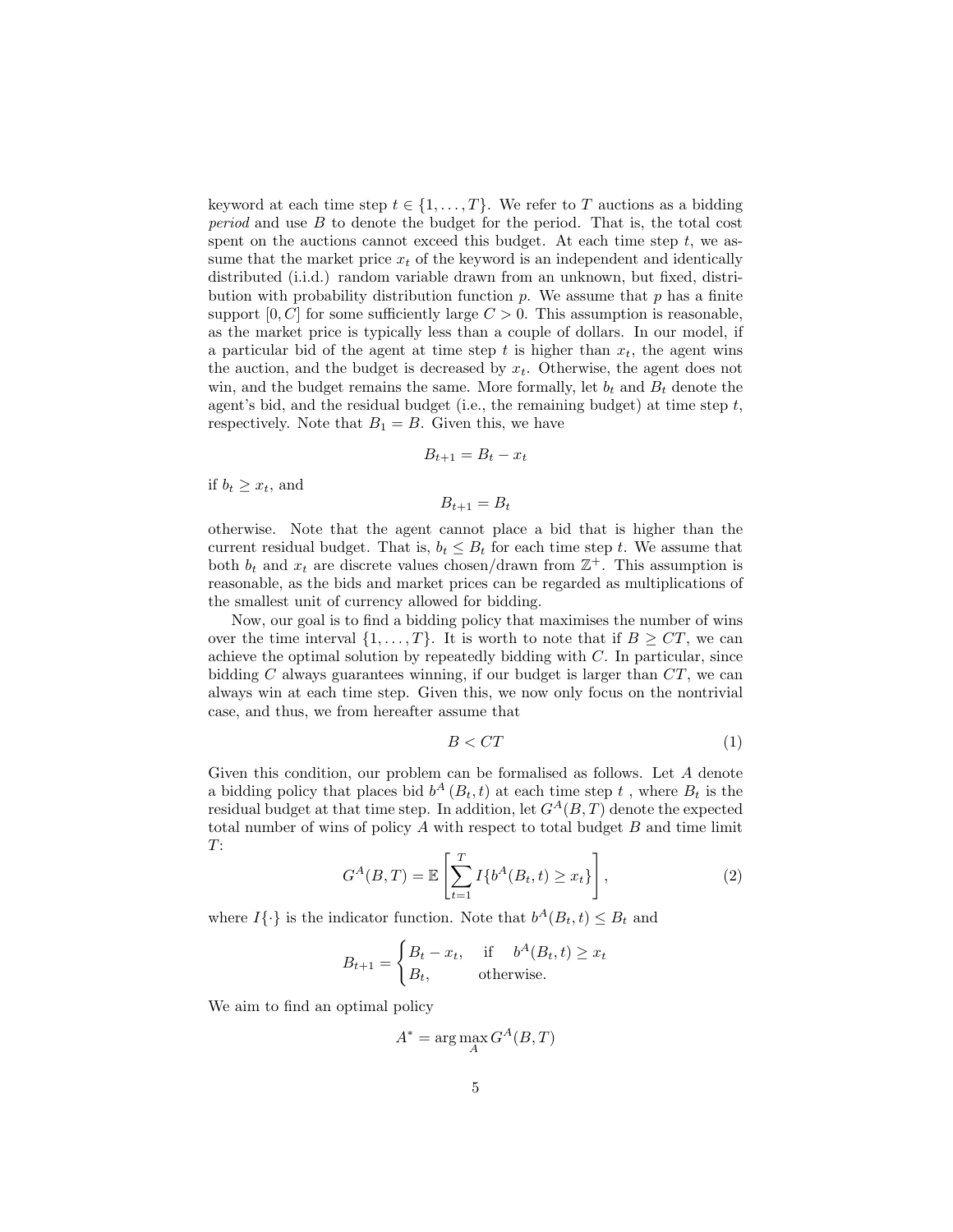that maximises the expected total number of wins. For the sake of simplicity, we denote the expected performance of  $A^*$  with  $G^*(B,T)$ . It is known that if we have exact information about the distribution function  $p$ , we can calculate A<sup>∗</sup> using a Markov decision process (MDP) formulation [1, 16] . In particular, let  $F(b) = P(X > b)$  denote the survival function of the market price<sup>2</sup> (i.e., the probability that the market price is higher than bid  $b$ ). Suppose that the optimal policy  $A^*$  chooses bid  $b^*(B', t)$  if the budget is  $B'$  at time step t. It can be shown that  $A^*$  has to satisfy the following set of Bellman equations [16]:

$$
b^*(B',t) = \arg \max_{b(B',t)} \left\{ \sum_{\sigma=1}^{b(B',t)} p(\sigma) \left[ 1 + G^*(B' - \sigma, T - t) \right] + F(b(B',t))G^*(B', T - t) \right\}
$$
  

$$
+ F(b(B',t))G^*(B', T - t) \right\}
$$
  

$$
G^*(B', T - t + 1) = \sum_{\sigma=1}^{b^*(B',t)} p(\sigma) \left[ 1 + G^*(B' - \sigma, T - t) \right]
$$

+  $F(b^*(B', t))G^*(B', T - t)$ 

for each  $t \in \{1, ..., T\}$  and  $0 \leq B' \leq B$ . That is,  $b^*(B', t)$  denotes the optimal bid (i.e., the one that maximises the expected number of future wins) at time step  $t$  and budget  $B'$ , while the second equation implies that the optimal number of wins at time step  $t$  and budget  $B'$  can be achieved by taking the optimal bid and continuing with the optimal policy  $A^*$  (for more details, see e.g. [1, 16]). Note that  $G^*(B',0) = 0$  for any  $0 \leq B' \leq B$ . Given this, we can recursively solve the Bellman equations given above, and thus, determine the optimal bid for each time step  $t$  in order to calculate the optimal solution  $G<sup>*</sup>(B,T)$ . Hereafter we may refer to  $A<sup>*</sup>$  as the optimal stochastic solution, as opposed to the deterministic approach, that additionally has full information about the sequence of market prices  $x_t$ , which  $A^*$  typically does not have (see Section 4.3 for more details).

Since  $p$  is unknown for us,  $A^*$  cannot be determined in an exact manner. This implies that A<sup>∗</sup> represents a theoretical optimum value, which is unachievable in general. Nevertheless, for any algorithm  $A$ , we can define the regret for  $A$  as the difference between the total number of wins of A and that of the theoretical optimum  $A^*$ . More precisely, letting  $R^A$  denote the regret, we have

$$
R^{A}(B, T) = G^{*}(B, T) - G^{A}(B, T)
$$

Thus, our objective is to derive algorithms for learning  $p$  and bidding that minimise this regret.

### 4 ALGORITHMS

Given the problem definition, we now turn to the description of the algorithms that we study within this paper. In particular, we investigate three algorithms:

<sup>&</sup>lt;sup>2</sup>The problem of estimating the distribution of censored data first appeared in the survival analysis literature [9, 14]. Hence the name of the survival function.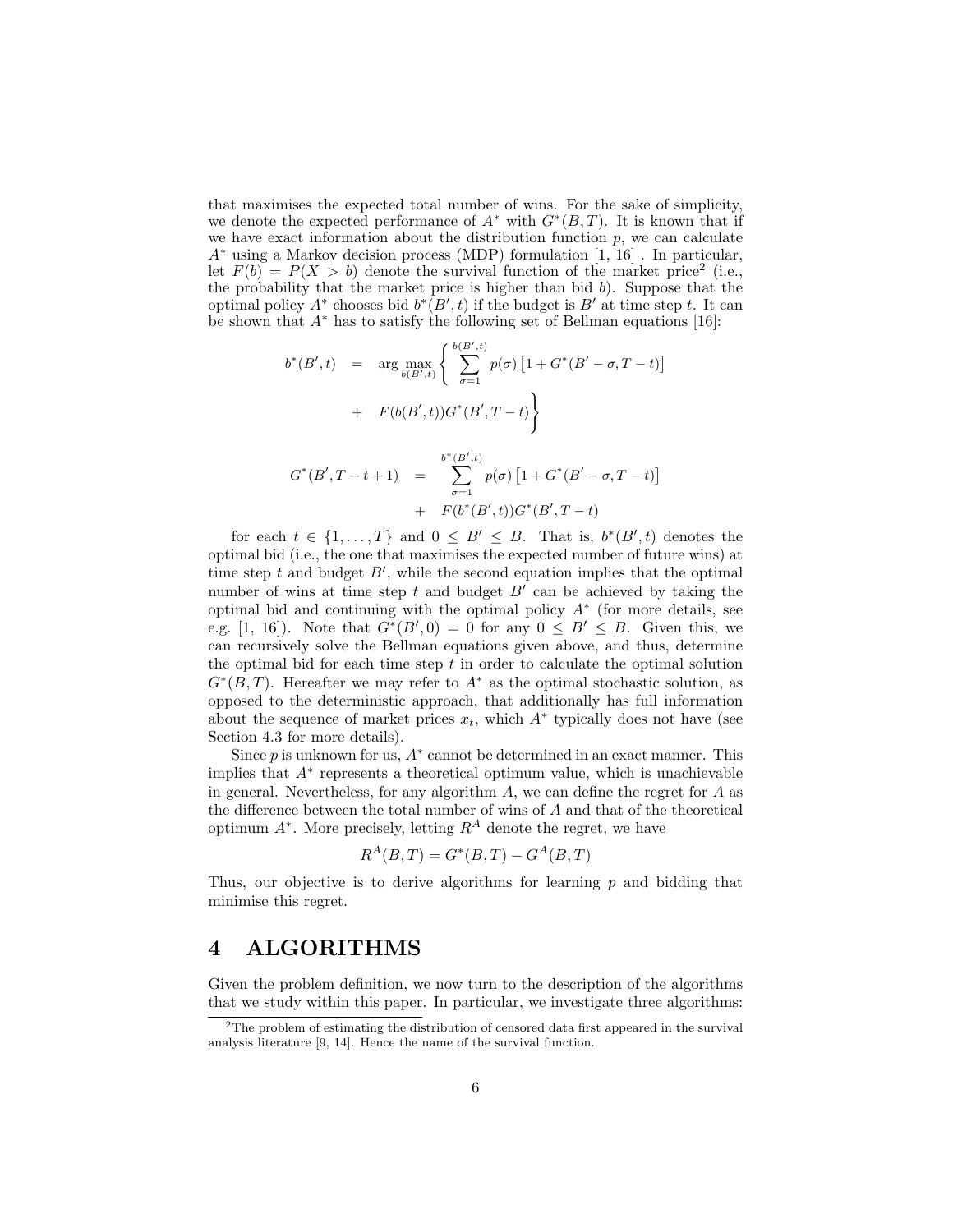Algorithm 1 The  $\varepsilon$ −First Algorithm

1: **Inputs:**  $T > 0$ ,  $B > 0$ ,  $0 < \varepsilon < 1$ ; 2: Exploration phase: 3: for  $t = 1 \rightarrow \varepsilon T$  do 4: randomly choose bid  $b_t$  from uniform distribution over  $\left[1, \frac{B}{\varepsilon T}\right]$ ; 5: observe  $o_t = \min\{x_t, b_t\};$ 6: end for 7: Exploitation phase: 8: use Suzukawa's estimator to calculate  $\hat{p}$ ; 9: solve the Bellman equations given in Equation 4; 10: for  $t = \varepsilon T \rightarrow T$  do 11: place the bid  $b^+(B_t, t)$  accordingly to the solution of the Bellman equations; 12: end for

(i)  $\varepsilon$ –First, (ii) GPL and (iii) LuekerLearn. These algorithms are described in the next sections.

#### 4.1 The  $\varepsilon$ −First Algorithm

As mentioned earlier, the key challenge of finding an optimal solution for the budget–limited auction problem is that we do not know the distribution function p of the market price in advance. Given this, we need to learn (or estimate) this distribution from the observed sequence of market prices  $x_1, x_2, \ldots, x_T$ . This naturally lends itself to the idea of  $\varepsilon$ –First, which first estimates the distribution of the market price and then optimises the bidding policy. In particular, it uses an  $\varepsilon$  fraction of the total number of auctions T within a period to estimate the market price distribution function p. Following this, in the rest of  $(1 - \varepsilon)T$ auctions, we solve the budget–limited auction problem with the estimated market price distribution function  $\hat{p}$  learnt from the learning phase. Hereafter we refer to the former phase as *exploration*, while to the latter as *exploitation*, respectively. In what follows, we describe these phases in more detail (the pseudo code is depicted in Algorithm 1).

We start with the description of the exploration phase. Within this phase, our goal is to accurately estimate the market price distribution. To do so, we can use the first  $\varepsilon$  proportion of the total auctions T. Now, recall that we can only observe  $x_t$  when it is not higher than the chosen bid  $b_t$ . That is, the sequence of  $x_t$  is (right) censored by the sequence of  $b_t$ . In particular, at each time step, we can only observe the value of  $o_t = \min\{x_t, b_t\}$ . This, indeed, makes the estimation of  $p$  a challenging problem. Note that [1] used the product–limit, or Kaplan–Meier (KM), estimator to address this challenge [9]. However, it is well known that the KM estimator has a negative bias [14]. To overcome this issue, we consider a modification of the KM estimator, an estimation technique proposed by  $[17]$ , for estimating functionals of the distribution p. This method is proven to be unbiased, and thus, we can use McDiarmid's inequality to guarantee the  $O(t^{-1})$  convergence rate of the  $\hat{p}_t$  estimate. This convergence rate provides the basis for the performance analysis of  $\varepsilon$ −First (see Section 5 for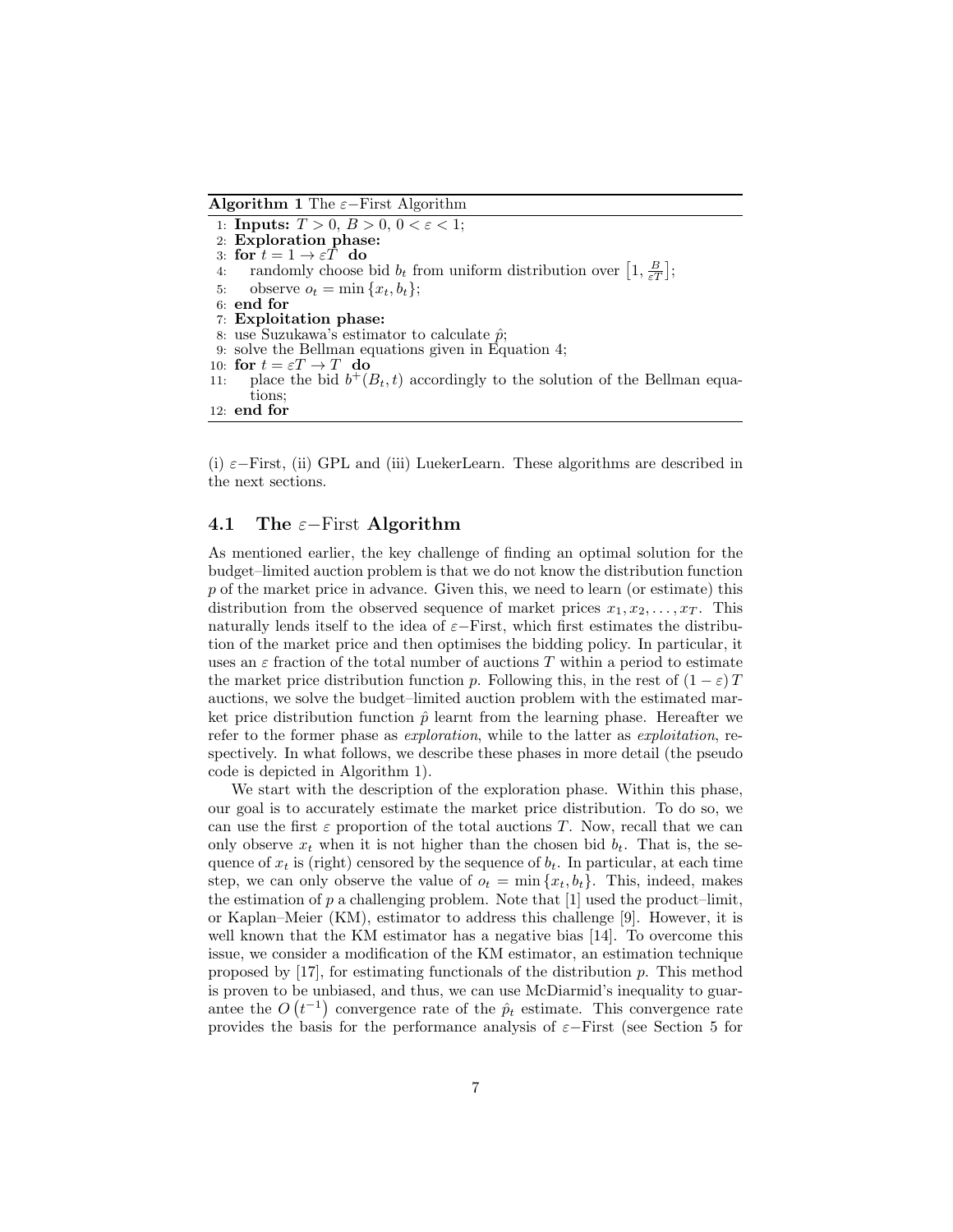more details).

Suzukawa's method can be adopted to the estimation of the market price distribution as follows. It relies on the assumption that we know the distribution from which the bids  $b_t$  are drawn. Let S denote the survival function of this bid distribution, and  $o_t = \min\{x_t, b_t\}$  denote the observed value at t. Let  $\varphi_b(x)$  be a function defined as

$$
\varphi_b(x) = 1 \text{ if } x \le b
$$
  

$$
\varphi_b(x) = 0 \text{ otherwise.}
$$

In addition, let  $\delta_t = I\{x_t \leq b_t\}$  denote the indicator function whether the market price does not exceed the bid at time step  $t$ . Given this, Suzukawa's estimation for the market price's cumulative probability function  $P$  is formalised as:

$$
\hat{P}_t(b) = \frac{1}{t} \sum_{i=1}^t \frac{\delta_i \varphi_b(o_i)}{S^-(o_i)}
$$
\n(3)

where  $S^{-}(o_i) = \lim_{x>0, x\to 0} S(o_i - x)$  and  $\hat{P}_t(b)$  is the estimate of  $P(b)$  after t observations. Using techniques similar to those from [17], we can easily derive that  $\hat{P}_t(b)$  is indeed an unbiased estimator of  $P(b)$ .

Based on this,  $\varepsilon$ -First places the bids within the exploration phase as follows. For each  $t \leq \varepsilon T$ ,  $\varepsilon$ -First uniformly chooses a bid  $b_t$  from  $\left[1, \frac{B}{\varepsilon T}\right]$  (Algorithm 1, lines  $4 - 5$ ). This guarantees that the total cost spent within the exploration phase will not exceed the total budget B. When the exploration ends, let  $\hat{p}$  and  $\hat{F}$  denote Suzukawa's KM estimation of the market price distribution function  $p$ , and the survival function, respectively (line 8). Next, we will describe how ε−First uses these estimates to tackle the budget–limited auction problem.

We now turn to the description of the exploitation phase. Let  $B_{\varepsilon T}$  denote the residual budget after the exploration phase ends. In order to determine the bids at each time step,  $\varepsilon$ –First solves the following Bellman equations:

$$
b^+(B',t) = \arg \max_{b(B',t)} \left\{ \sum_{\sigma=1}^{b(B',t)} \hat{p}(\sigma) \left[ 1 + G^+(B' - \sigma, T - t) \right] + \hat{F}(b(B',t))G^+(B', T - t) \right\}
$$

$$
G^{+}(B', T - t + 1) = \sum_{\sigma=1}^{b^{+}(B', t)} \hat{p}(\sigma) \left[ 1 + G^{+}(B' - \sigma, T - t) \right] + \hat{F}(b^{+}(B', t))G^{+}(B', T - t)
$$
\n(4)

for each  $\varepsilon T \leq t \leq T$  and  $0 \leq B' \leq B_{\varepsilon T}$ , where  $b^{+}(B', t)$  is the chosen bid of  $\varepsilon$ -First at time step t and budget B'. Recall that  $G^+(B',0) = 0$  for any  $0 \leq B' \leq B$ . These together allow us to (recursively) evaluate each value of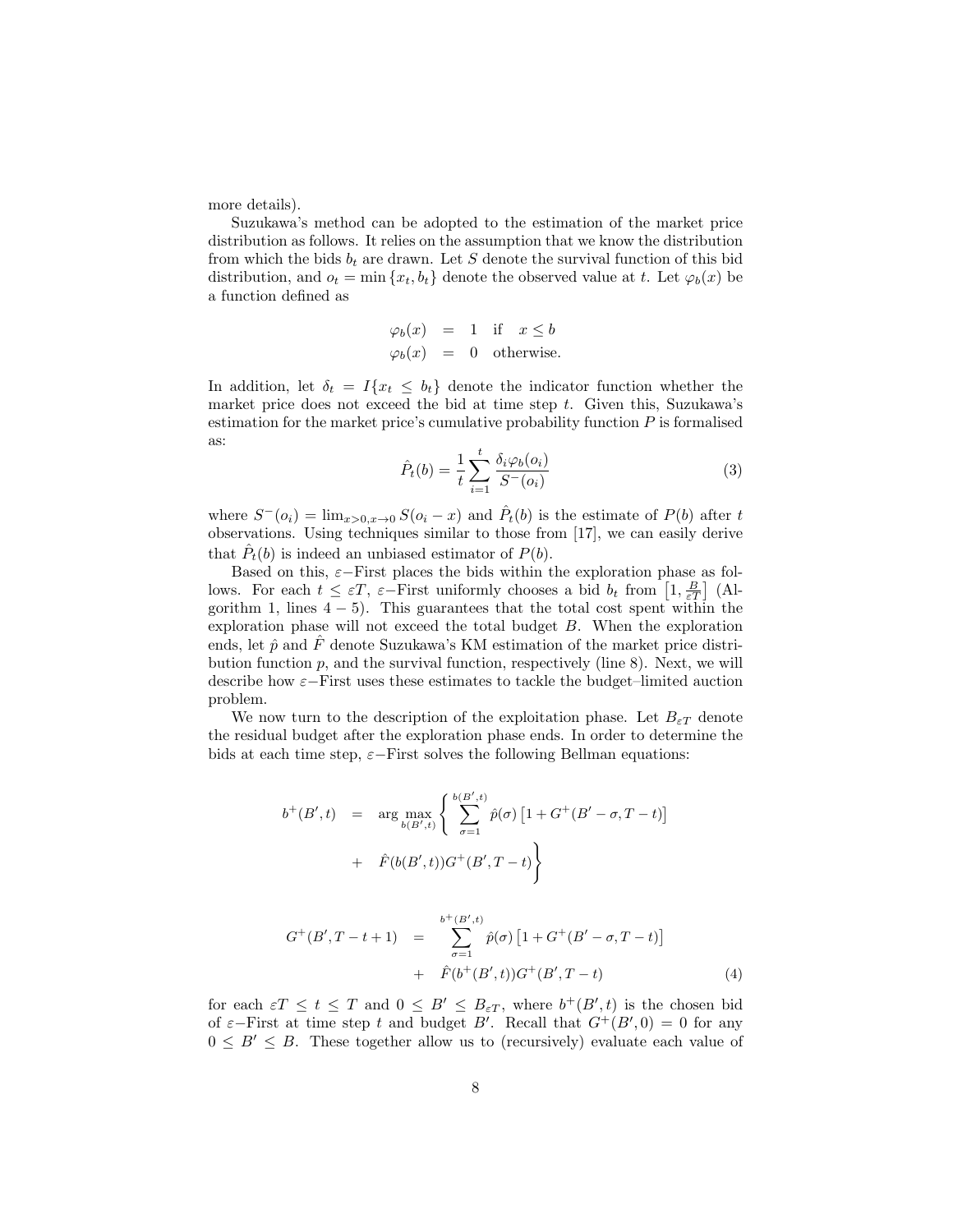Algorithm 2 The GPL Algorithm

- 1: **Inputs:**  $T > 0$ ,  $B > 0$ ,  $\hat{p}_1$  is uniform;
- 2: for  $t = 1 \rightarrow T$  do
- 3: solve the Bellman equations given in Equation 5 for  $\hat{p}_t$ ;
- 4: place a bid  $b^+(B_t,t)$  according to the solution of the Bellman equations;

```
5: use Zeng's estimator to update \hat{p}_{t+1};
```
6: end for

 $b^{+}(B', t)$ , and thus, the bidding policy within the exploitation phase of  $\varepsilon$ -First  $(Aqorithm 1, lines 9-12).$ 

The intuition behind  $\varepsilon$ −First is that by properly setting the value of  $\varepsilon$ , we can quickly estimate the distribution of the market price with sufficient accuracy. Thus, the solution of the Bellman equations within the exploitation phase is close to the optimal solution, resulting in a good overall bidding performance (see Section 5 for more details).

#### 4.2 The GPL Algorithm

The GPL algorithm, introduced by [1], can be described as follows. For each time step t, it uses an MDP model to determine the current optimal policy, given the current estimate  $\hat{p}_t$  of the market price distribution function p. That is, it solves a set of Bellman equations, similar to the exploitation phase of  $\varepsilon$ −First, but with a different  $\hat{p}_t$  at each time step. According to this optimal policy, it then chooses the next bid, and observes the censored value  $o_t$ . Based on this observation, GPL uses a novel censored data distribution estimator, proposed by [20], to update the estimation of the market price distribution function,  $\hat{p}_{t+1}$ , for the next time step. Note that here we replace the KM estimator, which is used in [1], with Zeng's method (for a brief description of Zeng's method and further explanations, see Section 5). The above mentioned steps are repeated until  $t = T$  (see Algorithm 2 for the pseudo code). More formally, suppose that the residual budget at time step t is  $B_t$ . In addition, let  $\hat{F}_t$  denote the estimate of the survival function at  $t$ . GPL solves the following equations:

$$
b^+(B', \tau) = \arg \max_{b(B', \tau)} \left\{ \sum_{\sigma=1}^{b(B', \tau)} \hat{p}_t(\sigma) \left[ 1 + G^+(B' - \sigma, \tau) \right] + \hat{F}_t(b(B', t)) G^+(B', T - \tau) \right\}
$$

$$
G^+(B',T-\tau) = \sum_{\sigma=1}^{b^+(B',\tau)} \hat{p}_t(\sigma) \left[1 + G^+(B' - \sigma, T-\tau-1)\right] + \hat{F}_t(b^+(B',\tau)) G^+(B',T-\tau-1)
$$

where  $t \leq \tau \leq T-1$  and  $0 \leq B' \leq B_t$ . In addition, we have  $G^+(B', 0) = 0$  for all  $0 \leq B' \leq B_t$ . For the sake of simplicity, we set  $\hat{p}_1$  to be a uniform distribution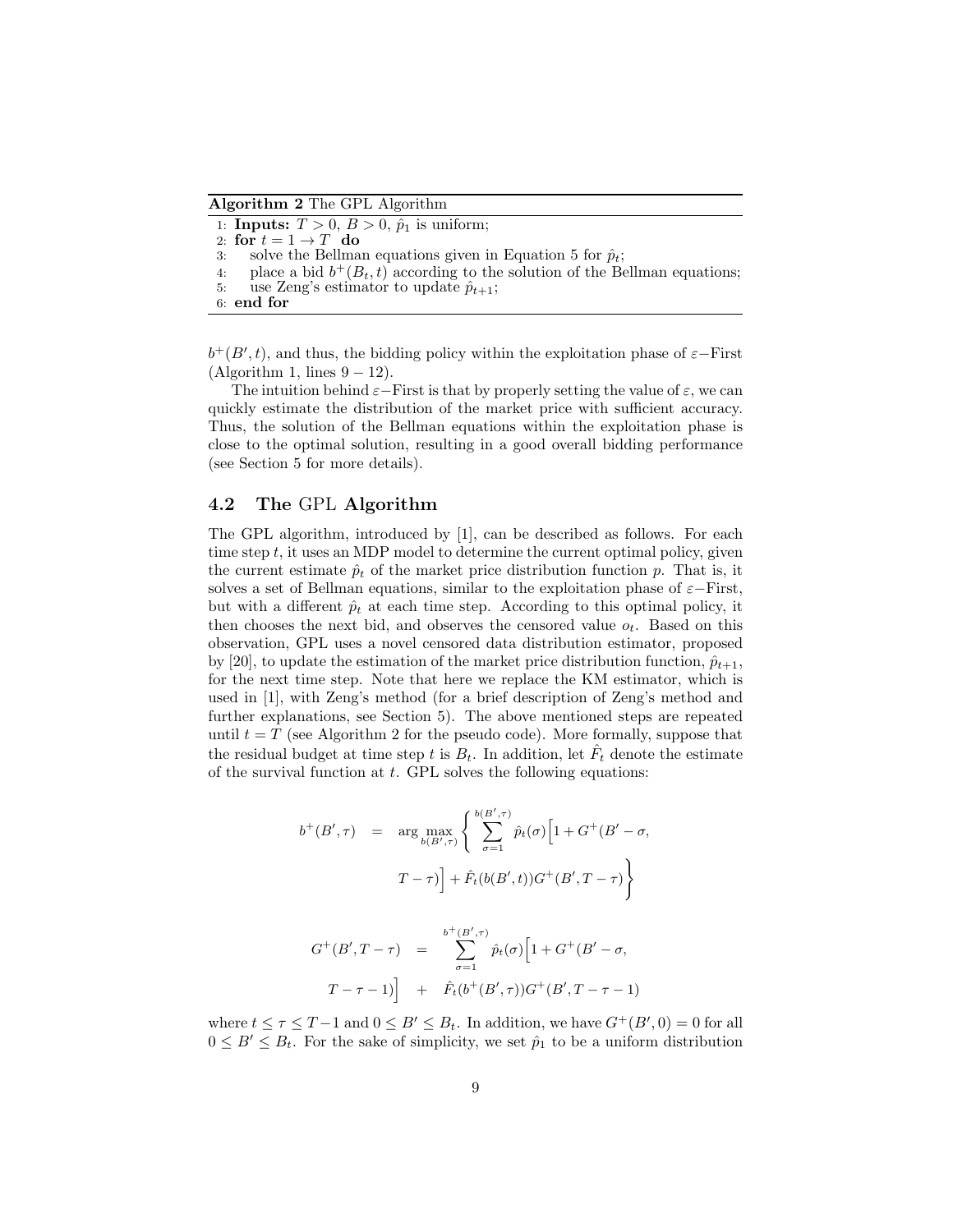in  $(0, B]$ . Given the solutions, GPL then places bid  $b^+(B_t, t)$  at each time step t (Algorithm 2, lines  $2-6$ ).

### 4.3 The LuekerLearn Algorithm

Similar to GPL, this algorithm was also described in [1], and is based on the algorithm proposed by Lueker for the online stochastic knapsack problem [11]. In particular, within the online stochastic knapsack problem, an item with profit  $r_t$  and weight  $x_t$  arrives into the system at each time step t such that the pair  ${r_t, x_t}$  is drawn from a *fixed* and *known* joint distribution. At each time step, we have to decide whether to put the arrived item into a knapsack with the total capacity  $B$  such that the total weight of the chosen items cannot exceed this capacity. Our goal is to maximise the total profit of the chosen items. It is easy to see that within our settings, if the market price distribution  $p$  is known in advance, the budget–limited auction problem can be reduced to the online stochastic knapsack problem by setting  $r_t = 1$  for each t. Given this, Lueker's algorithm, originally designed for the online stochastic knapsack problem, can be adopted to the budget–limited auction with full knowledge of  $p$  as follows (for more details, see [11]). At each time step  $1 \le t \le T$ , Lueker's algorithm chooses a bid  $b^+(B_t,t)$  that satisfies

$$
b^{+}(B_t, t) = \max\{b\} \quad \text{s.t.} \quad \sum_{\sigma=0}^{b} p(\sigma)\sigma \le \frac{B_t}{T - t + 1} \tag{5}
$$

where  $B_t$  is the current residual budget. The efficiency of this algorithm is guaranteed by the following:

Proposition 1 (Theorem 2 from [11]). Suppose that we have full information about the market price distribution p. Consider the optimal deterministic solution, that has the full information about the sequence of market prices  ${x_t}$ as well (i.e., it knows the value of each  $x_t$  in advance). Given this, the difference between the performance of Lueker's algorithm and that of the optimal deterministic solution is at most  $O(\ln T)$ .

The proof can be found in [11]. However, since neither the sequence of  $\{x_t\}$ nor  $p$  is known in advance, we combine Lueker's algorithm with Zeng's estimator (instead of the KM estimator) in order to learn the market price distribution and determine an efficient bid at the same time. This leads to the LuekerLearn algorithm (see Algorithm 3), that places a bid  $b^+(B_t,t)$  as follows:

$$
b^{+}(B_{t}, t) = \max\{b\} \quad \text{s.t.} \quad \sum_{\sigma}^{b} \hat{p}_{t}(\sigma)\sigma \le \frac{B_{t}}{T - t + 1} \tag{6}
$$

where  $\hat{p}_t$  is the estimate of p at time step  $1 \leq t \leq T$ , and  $b^+(B_T, T) = B_T$ . Based on the censored observation  $o_t$ , it then updates the estimation of  $p$  (i.e.,  $\hat{p}_{t+1}$ ), using the Zeng's estimator (Algorithm 3, lines 2–5). The intuition of the algorithm is that as the estimate  $\hat{p}_t$  gets more accurate over time, the algorithm converges to the original algorithm provided by Lueker. Since Proposition 1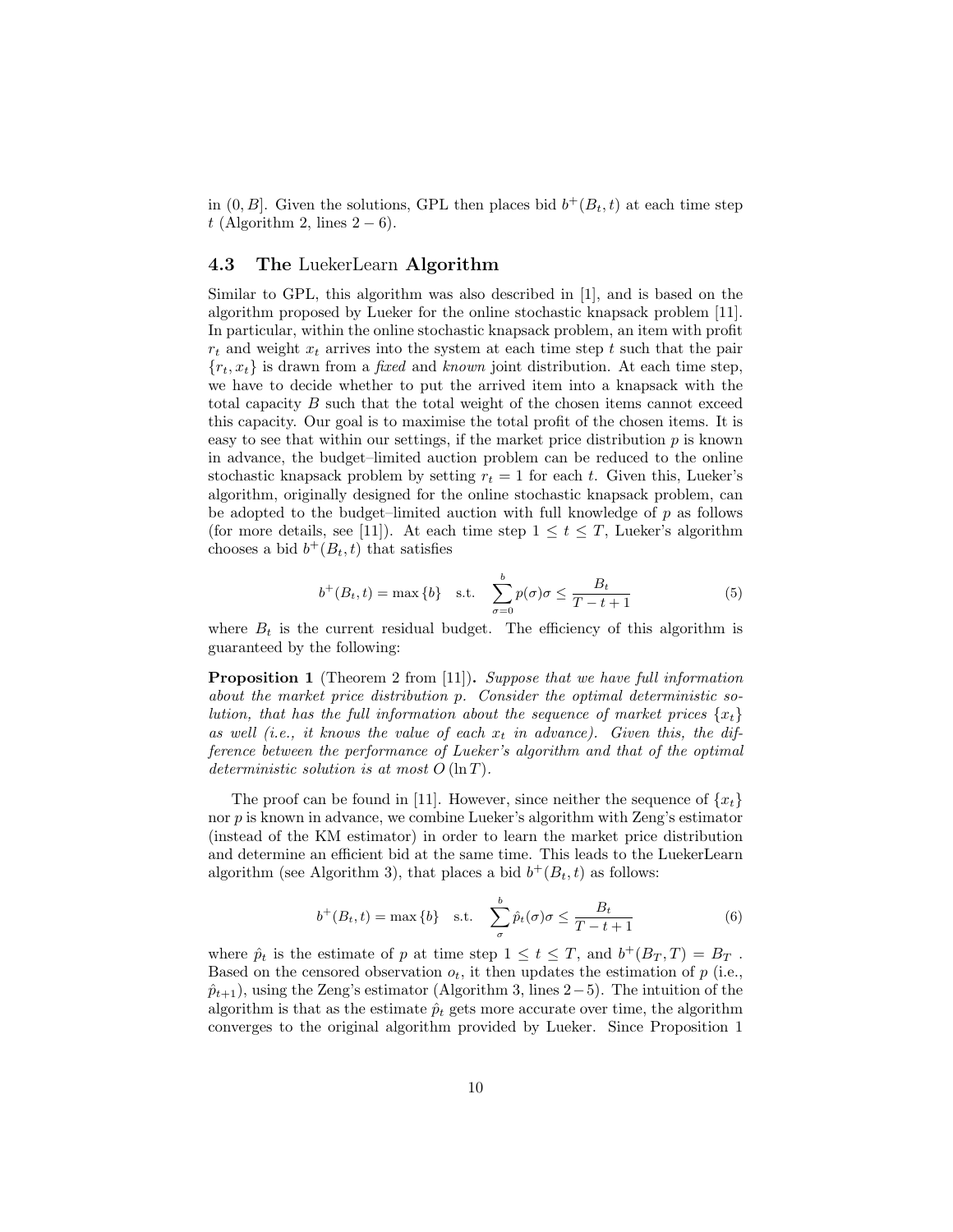Algorithm 3 The LuekerLearn Algorithm

1: **Inputs:**  $T > 0$ ,  $B > 0$ ,  $\hat{p}_1$  is uniform; 2: for  $t = 1 \rightarrow T$  do 3: place a bid  $b^+(B_t, t)$  according to Equation 6; 4: use Zeng's estimator to update  $\hat{p}_{t+1}$ ; 5: end for

guarantees the efficiency of the latter, LuekerLearn can also achieve low regret bounds, as we will prove later in this work.

### 5 PERFORMANCE ANALYSIS

Within this section, we analyse the performance of the aforementioned algorithms. In particular, we derive performance regret bounds for each of the algorithms. We also show that these regret bounds imply the fact that the algorithms converge to the theoretical optimal solution with high probability. We start with  $\varepsilon$ -First:

**Theorem 2.** Let  $T \geq 8(-\ln \frac{\beta}{2})$  for some  $0 < \beta < 1$ . For any  $0 < \varepsilon < 1$ and  $B > \varepsilon C T$ , and  $T > C$  where C is the support of the market price, the regret of the modified version of ε−First where Suzukawa's method is used for the estimation of the market price distribution, is at most  $C \epsilon T + \sqrt{\frac{8(-\ln \frac{\beta}{2})T}{\epsilon}}$ ε with probability of at least  $(1 - \beta)$ . In addition, by setting  $\varepsilon = \left(\frac{-2 \ln \frac{\beta}{2}}{C^2 T}\right)^{\frac{1}{3}}$ , the regret bound can be refined to  $3\left(-2\ln\frac{\beta}{2}\right)^{\frac{1}{3}}C^{\frac{1}{3}}T^{\frac{2}{3}}$ .

Note that the condition  $B > \varepsilon C T$  guarantees that within the exploration phase, the bids are uniformly sampled from the entire interval  $[1, C]$ , since the algorithm samples from the  $[1, \frac{B}{\varepsilon T}]$ . This condition guarantees that Suzukawa's estimator can fully cover the interval [1, C]. In addition, the  $O(C^{\frac{1}{3}}T^{\frac{2}{3}})$  regret bound is weak if the  $C < T$  condition does not hold. In particular, by fixing  $T$ and increasing C, we will get a regret bound that is worse than  $O(T)$ . Nevertheless, this regret bound achieves Hannan consistency (i.e., sub–linear in  $T$ ) if  $C < T$ .

It is also worth to note that since we only consider the case  $B \sim O(T)$ ,  $O(T^{\frac{2}{3}})$  regret bound is equivalent to  $O(B^{\frac{2}{3}})$ , as  $T^{\frac{2}{3}} > \frac{B^{\frac{2}{3}}}{2}$  $rac{B^3}{C^3}$ . Given the results for ε−First, we now turn to the analysis of GPL and LuekerLearn. If we consider the sequence of the bids as random variables, then the consistency and the zero bias property of KM estimators such as Suzukawa's require independency between the bids and the market price<sup>3</sup>. However, since in both GPL and LuekerLearn we choose the current bid based on the empirical distribution which is built by using the previous observations, it is easy to see that the current bid

<sup>&</sup>lt;sup>3</sup>In fact, it is sufficient to guarantee that the covariance between the bids and the market price is 0.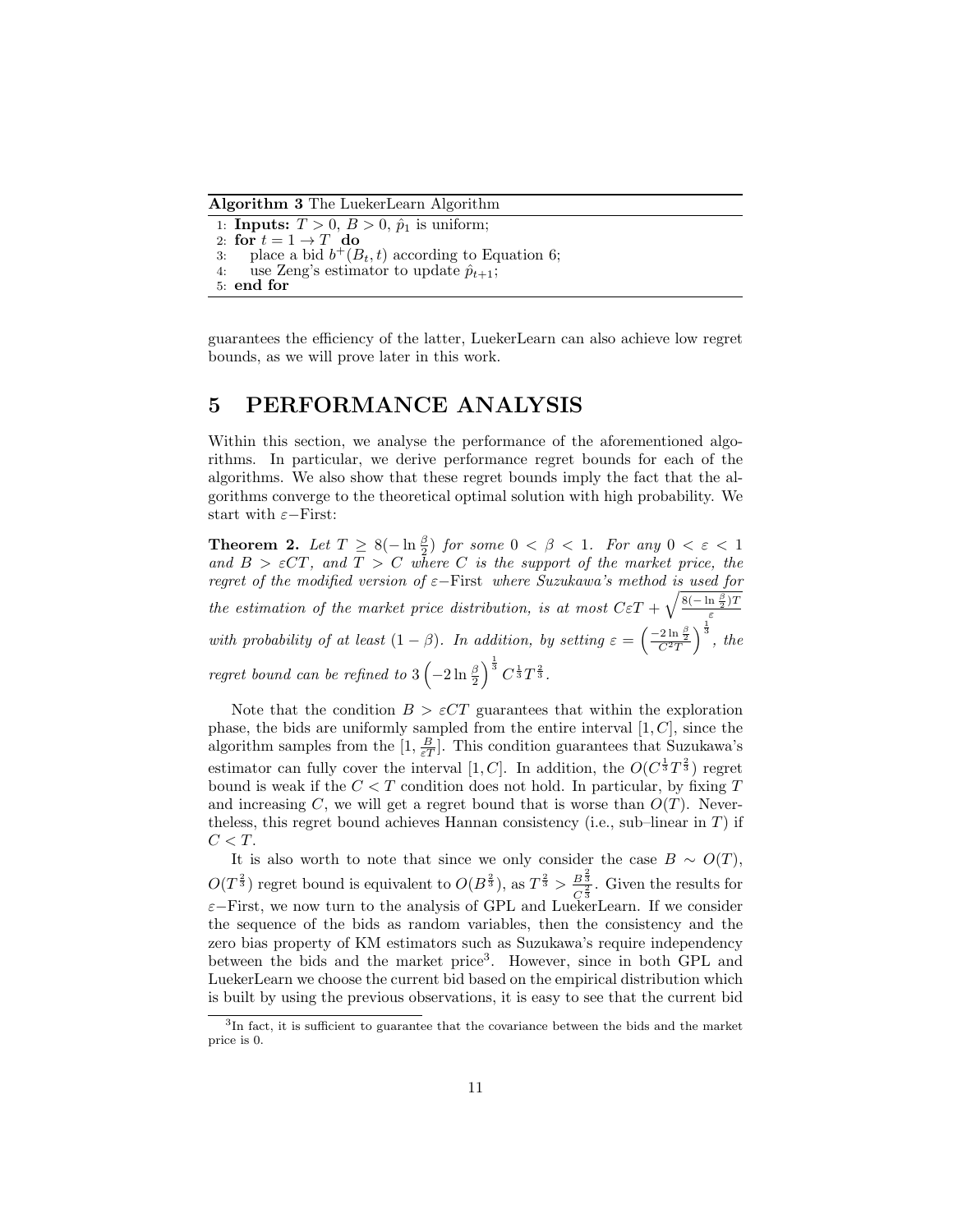is not independent from the sequence of the previous market prices. Thus, the consistency (and the convergence rate) of the empirical distribution might not be guaranteed if the standard KM or Suzukawa's estimator is used within GPL and LuekerLearn (for more details, see, e.g., [14, 17]). This implies that neither GPL or LuekerLearn can achieve Hannan–consistency if we use their versions proposed in [1] without any modifications. To overcome this issue, we replace the KM estimator within GPL and LuekerLearn with a novel censored data estimator proposed by Zeng [20]. Due to its complexity and the space limitations, the detailed description of Zeng's estimator is omitted (for more details, see [20]). However, we sketch it as follows.

Zeng's method assumes that there is an underlying set of (known) variables L that describes the dependency between the two sequences of chosen bids and market prices. Furthermore, suppose that  $L$  is sufficient enough such that for each t,  $x_t$  (i.e., the market price) is independent from  $b_t$  (i.e., the chosen bid value), conditional to the value of **L** at time step t, denoted with  $L_t$ . In addition, this method requires that either  $x_t$  or  $b_t$  follows Cox's proportional model; that is, at least one of the following conditions must hold:

$$
p(x_t | \mathbf{L}_t = 1) \sim \lambda_x \exp\{\beta' 1\} \tag{7}
$$

$$
p(b_t | \mathbf{L}_t = \mathbf{l}) \sim \lambda_b \exp\{\gamma' \mathbf{l}\} \tag{8}
$$

for some unknown  $\lambda_x$ ,  $\lambda_b$  random variables, and some (unknown) parameters  $\beta$ and  $\gamma$ , respectively. Let  $\hat{P}_t$  denote Zeng's estimate of the market price P after t and  $\gamma$ , respectively. Let  $P_t$  denote Zeng's estimate of the market price  $P$  after t<br>time steps. Zeng proved that  $\sqrt{t}(\hat{P}_t - P)$  is a Donsker–class empirical process. Based on this result, we state the following:

Theorem 3. The abovementioned assumptions hold for both GPL and LuekerLearn. Given this, by using Zeng's estimation method, the estimate  $\hat{P}_t$  of the market price distribution converges in probability to the true distribution P with rate  $O(\frac{1}{\sqrt{2}})$  $\frac{1}{t}$  in both GPL and LuekerLearn.

This theorem implies the following statements:

**Theorem 4.** There exists a constant  $K > 0$  that only depends on the market price distribution p, such that the regret of GPL, combined with Zeng's estimator, is at most  $O(2K\sqrt{T})$  with high probability.

Similarly, we have the following theorem for LuekerLearn:

**Theorem 5.** There exists a constant  $K > 0$  that only depends on the market price distribution p, such that the regret of LuekerLearn, combined with Zeng's estimator, is at most  $O(2K(\sqrt{T} + \ln T))$  with high probability.

Similarly to the case of  $\varepsilon$ -First, here we can also transform the regret bounds of GPL and LuekerLearn to  $O(2K\sqrt{B})$  and  $O(2K(\sqrt{B} + \ln B))$ , respectively.

Note that Theorems 4 and 5 imply that GPL converges faster to the optimal solution than LuekerLearn, as T tends to infinity. This is due to the additional  $\ln T$  term within the regret bound of LuekerLearn. The reason behind this is that LuekerLearn in fact converges with rate  $O(\ln T)$  towards GPL. Hence an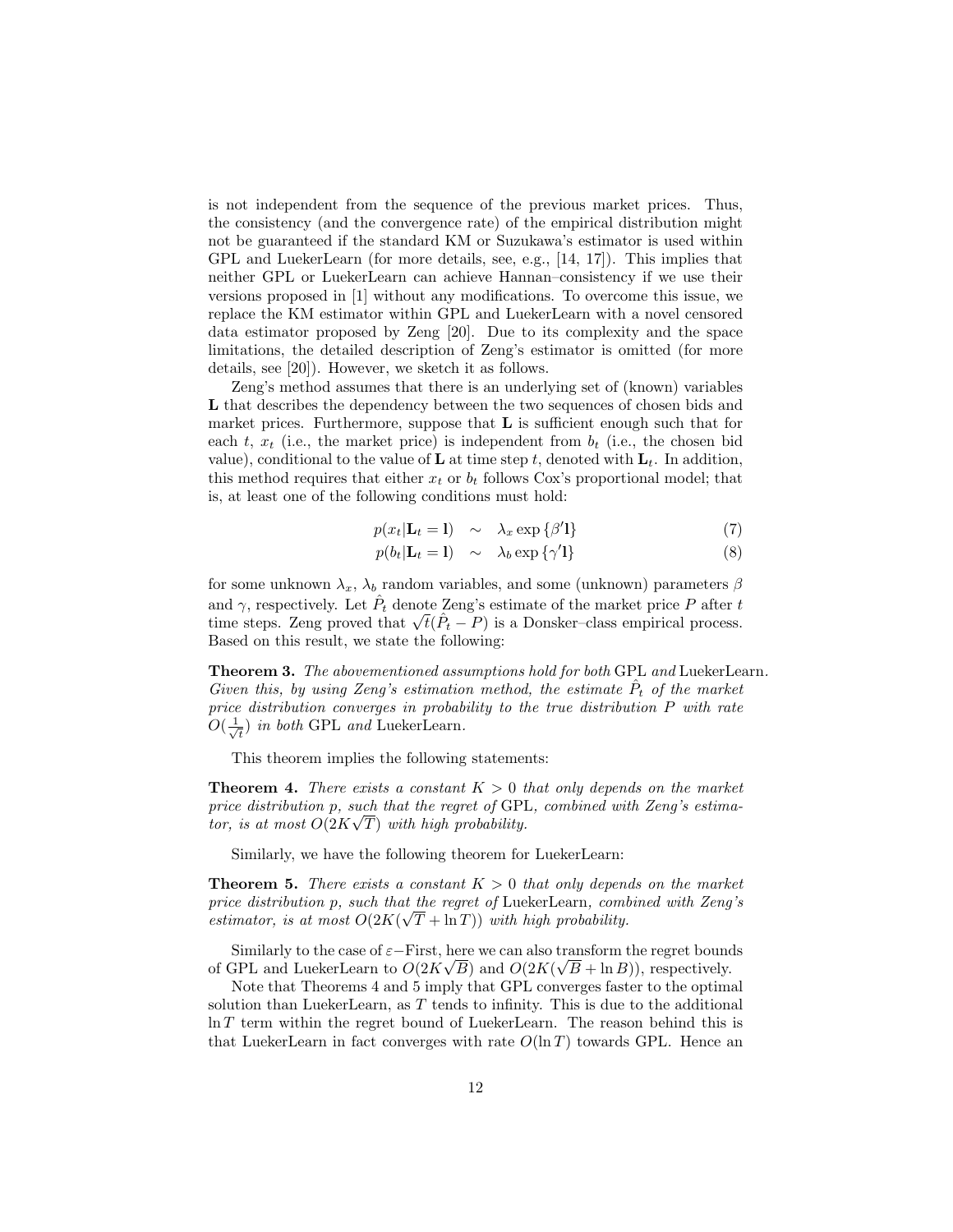

Figure 1: Numerical results on a subset of keywords with single distribution peaks, and with budgets ranging from 10% to 100% of the maximal budget  $B_k(T)$ : A) A typical single-peaked distribution of the market price. B) The performance of the algorithms, measured in competitive ratio against the optimal solution. C) Computational cost of the algorithms.

additional,  $O(\ln T)$ , gap is needed here. Also note that by using Zeng's method in  $\varepsilon$ −First, we would get worse results, compared to Theorem 2, as with the approach from Suzukawa, we could derive exact constant coefficient values for the regret bound, while Zeng's method only provides asymptotic regret bounds. In addition, since in both Theorems 4 and 5, the value of K is typically hard to be identified, the results of these theorems are in fact focussing on the asymptotic behaviour of the algorithms (i.e., both algorithms are Hannan consistant), and do not address whether the bounds are tight.

## 6 NUMERICAL EVALUATION

While we have so far developed theoretical upper bounds for the performance regret of the algorithms, we now turn to practical aspects and examine their performance in a realistic setting,as it might be the case that regret bound for  $\varepsilon$ –First is not tight, and thus, it might perform better than  $O(T^{\frac{2}{3}})$  in many cases, as we will demonstrate later within this section. Given this, in this section, we aim to investigate whether the algorithms achieve high performance when applied to practical sponsored search auction problems. To do so, we first describe our parameter settings in Section 6.1. We then continue with the numerical results of the algorithms' performance in Section 6.2.

#### 6.1 Parameter Settings

To investigate the performance of the algorithms, we use the same dataset as [1], taken from a real-world sponsored search auction database. Given this, we follow the parameter settings described there. In particular, for each experiment, we use  $U = 10$  periods, each of which comprises  $T = 100$  auctions and the budget is refilled at the beginning of each period. For a fair comparison to the results of Amin et al., the maximal budget  $B_k(T)$  for keyword k is also selected in the same way they do. In particular, we set  $B_k(T)$  such that  $G^*(B_k(T), T) = fT$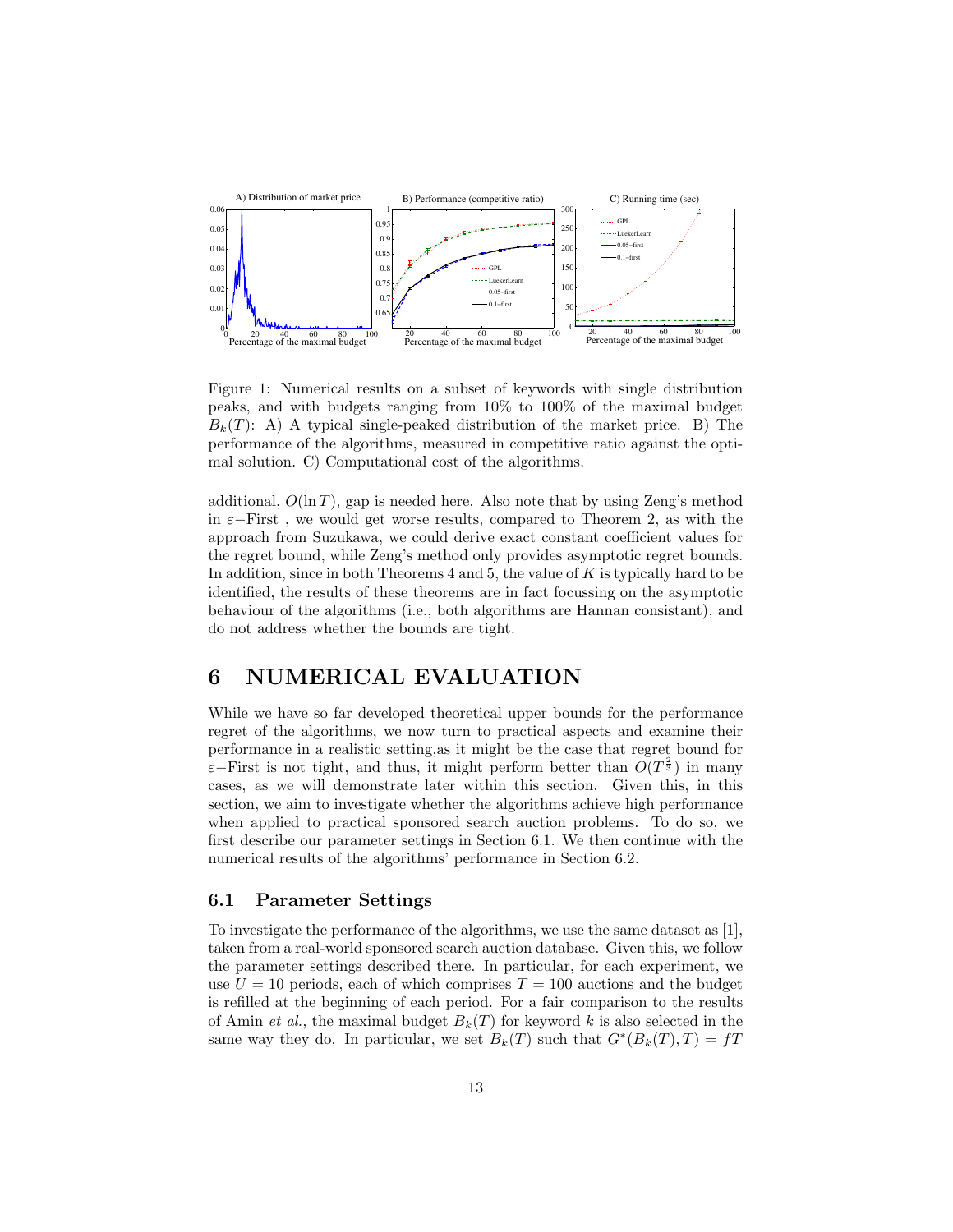

Figure 2: Numerical results on a subset of keywords with more than one distribution peaks, and with budgets ranging from 10% to 100% of the maximal budget  $B_k(T)$ : A) A typical two-peaked distribution of the market price. B) The performance of the algorithms, measured in competitive ratio against the optimal solution. C) Computational cost of the algorithms.

for  $f = 0.1$  (i.e., 10%) and  $T = 100$ . This setting aims to satisfy that, on average, we can win 10% of the auctions. Within each experiment, we vary the budget from  $\frac{B_k(T)}{10}$  up to  $B_k(T)$  with a step of  $\frac{B_k(T)}{10}$ . Each experiment was repeated 100 times (for more details of the parameter settings, see [1]). Within our experiments, we run  $\varepsilon$ -First with  $\varepsilon = 0.05$  and  $\varepsilon = 0.1$ , respectively, as these values are typically more efficient than other value settings<sup>4</sup>.

#### 6.2 Numerical Results

Given the description of the parameter settings above, we now investigate the numerical results in more detail. In particular, we observed that the real distribution of the market price can typically be distinguished into two groups. In the first group, the market price usually concentrates at low values, creating a single-peaked distribution (see Figure 1A). Within the second group, the market price is typically more scattered, causing multiple peaks within the distribution (see Figure 2A). The performance efficiency of the algorithms also vary between these distribution groups. Therefore, we distinguish these two cases, and separately examine the performance of the algorithms within these cases. In particular, Figure 1 depicts the numerical results for the single-peaked case, and Figure 2 depicts the results for the multi-peaked case, respectively (here, the second group typically contains two peaks, as is also shown in Figure 2).

We first evaluate the single-peaked case (Figure 1). As mentioned earlier, Figure 1A shows the distribution of the market price. In addition, Figure 1B plots the performance of the algorithm, compared against that of the optimal stochastic solution described in Section 3. Here, the optimal stochastic solution also uses an MDP model to determine the optimal bidding policy, but assuming full knowledge of the distribution of market prices. Figure 1C depicts the

<sup>4</sup>Note that all the numerical tests appearing in this paper are performed on a personal computer, Intel® Xeon® CPU W3520 @2.67GHz with 12GB RAM and under Windows 7 operating system. The code was written and tested on Matlab R2012a.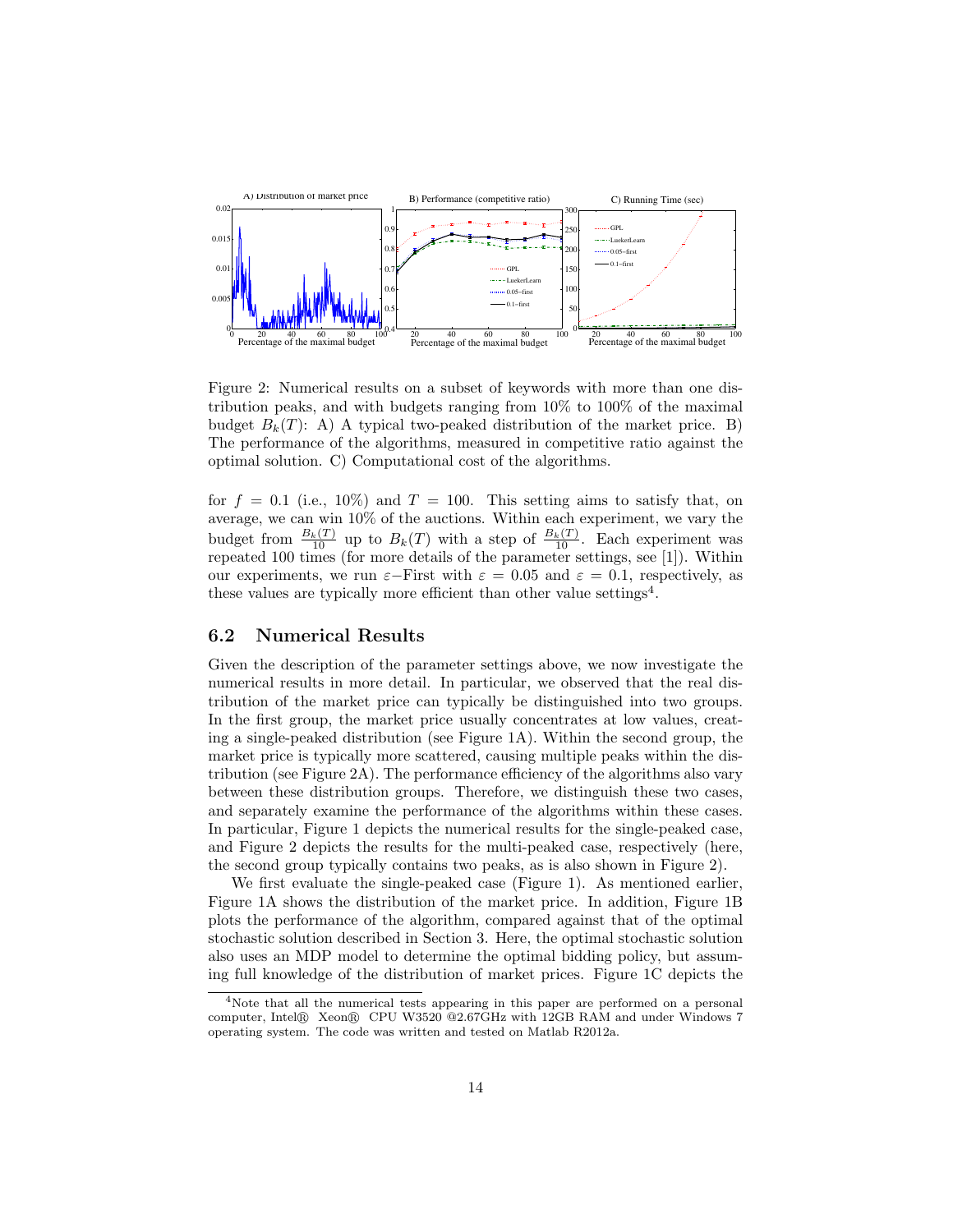running time of each algorithm. As can be seen from the figures, GPL and LuekerLearn provide similar performance, and both outperform the two versions of  $\varepsilon$ –First, 0.05–First and 0.1–First, by up to 10%. The reason for this is that since the market price is typically concentrated at low values, all the algorithms can quickly learn this. This allows GPL and LuekerLearn to use small bids to refine the estimation of the market price distribution at small values, and thus, to bid more efficiently. In contrast, as  $\varepsilon$ −First stops learning after the exploration phase, its estimation at the small values is not as accurate as the others'. Given this,  $\varepsilon$ -First bids suboptimally in more time steps, compared to the other two. Nevertheless, note that  $\varepsilon$ −First can still achieve by up to 88% of the optimal solution.

On the other hand, the running time of GPL is significantly larger, compared to that of the others (Figure 1C). In particular, GPL typically needs more than 500 seconds to evaluate the case of maximal budget  $B_k(T)$ , while  $\varepsilon$ –First algorithms only need less than 10 seconds. The reason for this is that GPL recomputes the MDP for the optimal decision at each step, after updating its price distribution. This is computationally expensive, especially for large budgets. By contrast, the  $\varepsilon$ -First algorithms only compute the MDP once, at the end of the exploration phase. Thus, despite its best competitive ratio performance, the running time of GPL would limit its suitability for real-time deployment. LuekerLearn also needs approximately 15 seconds to solve this problem instance. Given this, for single-peaked distributions, LuekerLearn yields the best trade-off between efficiency and computational cost, as it achieves similar performance to that of the GPL (33 times faster), and is almost as fast as the  $\varepsilon$ -First algorithms.

Within the case of distributions with multiple peaks (in this case, we consider the two-peaked version), we can see that GPL still provides the best performance (see Figure 2B). However, in this setting,  $\varepsilon$ -First outperforms LuekerLearn by approximately 5%. The reason behind this is that due to multiple peaks, LuekerLearn starts to deviate between the peaks, as it makes more observations (see [1] for more details). This implies that LuekerLearn makes more suboptimal bids, as placing bids at the first peak is typically more desirable, as opposed to the bids close to the second peak. On the other hand, due to its restricted learning phase,  $\varepsilon$ -First typically learns the values around the first peak, and thus, can act more efficiently, compared to LuekerLearn. Nevertheless, both  $\varepsilon$ –First and LuekerLearn still achieve good performance, as both typically provide at least 80% of the optimal solution's.

In terms of computational cost, GPL still requires the highest running time (more than 600 seconds for the case of maximal budget  $B_k(T)$ ). By contrast, both  $\varepsilon$ −First and LuekerLearn require at most 10 seconds. Note that  $\varepsilon$ −First is typically two times faster than LuekerLearn. Therefore, in the two-peaked case, ε−First is clearly the best choice for the budget-limited auction problem, as it provides good performance (above 85% of the optimal solution), and achieves by far the lowest computational cost.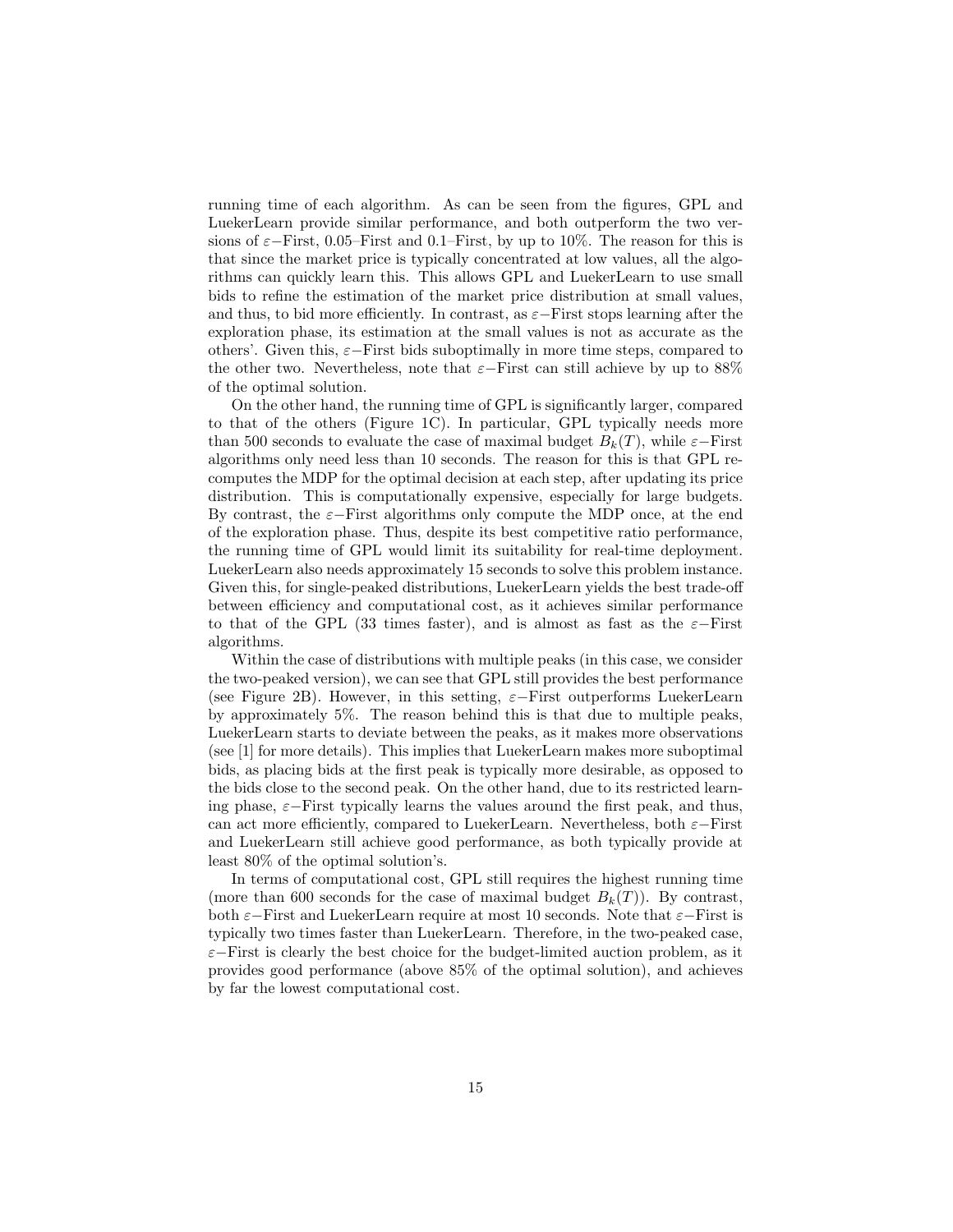### 7 CONCLUSIONS

We studied the online bid optimisation problem in budget-limited sponsored search auctions, where the market price is drawn from a fixed, but unknown distribution, and is censored by the value of our current bid. Although existing algorithms have been shown to achieve good performance in practice, no theoretical performance analysis has been provided for this problem. Given this, we proposed  $\varepsilon$ -First, and we show that it provably achieves  $O(T^{\frac{2}{3}})$  regret bound with high probability, where  $T$  is the number of total auctions. We also provided an affirmative answer to the research question raised in [1], which conjectures that GPL, a state-of-the-art algorithm for the budget-limited sponsored search auction problem, can achieve asymptotically optimal performance. In particu-√ lar, we proved that GPL achieves  $O(\sqrt{T})$  regret bound with high probability. We also showed in the paper that the regret bound of LuekerLearn, another state-of-the-art algorithm, is  $O(\sqrt{T} + \ln T)$ , also with high probability. In addition, we compared the performance of the algorithms on real-world data, and observed that, although GPL provides the highest performance, it is by far the most computationally expensive algorithm, and its running time would make it infeasible for real time deployment. On the other hand, LuekerLearn would be the best choice in the case of single-peaked distributions, as it provides the best trade-off between efficiency and computational cost. For the two-peaked distribution case, we showed that  $\varepsilon$ −First outperforms LuekerLearn with a reduced running time.

### References

- [1] Amin, K., Kearns, M., Key, P., and Schwaighofer, A. (2012). Budget optimization for sponsored search: Censored learning in MDPs. In Proceedings of the Twenty-Eighth Conference on Uncertainty in Artificial Intelligence, UAI'12, pages 54–63.
- [2] Badanidiyuru, A., Kleinberg, R., and Slivkins, A. (2013). Bandits with knapsacks. In IEEE 54th Annual Symposium on Foundations of Computer Science, pages 207–216.
- [3] Berg, J., Greenwald, A., Naroditskiy, V., and Sodomka, E. (2010). A first approach to autonomous bidding in ad auctions. In Workshop on Trading Agent Design and Analysis at the 11th ACM Conference on Electronics Commerce.
- [4] Engel, Y. and Chickering, D. M. (2008). Incorporating user utility into sponsored-search auctions. Proceedings of the Seventh International Conference on Autonomous Agents and Multi-Agent Systems (AAMAS), pages 1565–1569.
- [5] Even-Dar, E., Mannor, S., and Mansour, Y. (2002). PAC bounds for multiarmed bandit and Markov decision processes. In COLT.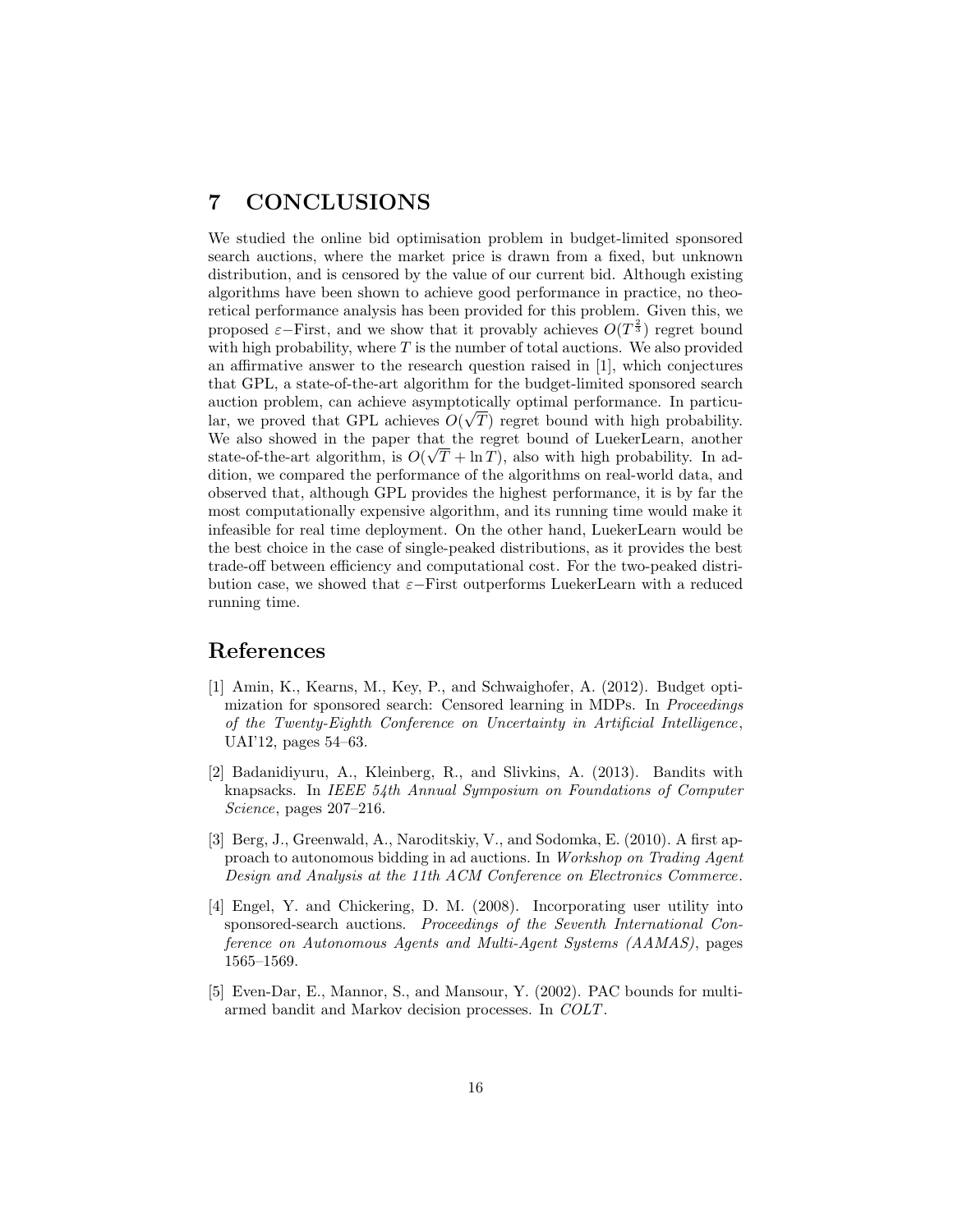- [6] Feldman, J., Muthukrishnan, S., Pal, M., and Stein, C. (2007). Budget optimization in search-based advertising auctions. In Proceedings of the 8th ACM conference on Electronic commerce, EC '07, pages 40–49. ACM.
- [7] Gummadi, R., Key, P., and Proutiere, A. (2012). Optimal bidding strategies and equilibria in dynamic auctions with budget constraints. Available at SSRN: http://ssrn.com/abstract=2066175 .
- [8] Jordan, P. R., Wellman, M. P., and Balakrishnan, G. (2010). Strategy and mechanism lessons from the first ad auctions trading agent competition. In Proceedings of the 11th ACM conference on Electronic commerce, EC '10, pages 287–296, New York, NY, USA. ACM.
- [9] Kaplan, E. L. and Meier, P. (1958). Non-parametric estimation from incomplete observations. Journal of the American Statistical Society, 53, 457–481.
- [10] Kitts, B. and Leblanc, B. (2004). Optimal bidding on keyword auctions. Electronic Markets, 14(3), 186–201.
- [11] Lueker, G. S. (1995). Average-case analysis of off-line and on-line knapsack problems. In Proceedings of the sixth annual ACM-SIAM symposium on Discrete algorithms, SODA '95, pages 179–188, Philadelphia, PA, USA. Society for Industrial and Applied Mathematics.
- [12] Norvaisa, R. and Paulauskas, V. (1991). Rate of convergence in the central limit theorem for empirical processes. In Journal of Theoretical Probability, volume 4(3), pages 511–534.
- [13] Pardoe, D. and Stone, P. (2011). A particle filter for bid estimation in ad auctions with periodic ranking observations. Proceedings of the Tenth International Conference on Autonomous Agents and Multi-Agent Systems  $(AAMAS)$ , pages 687–694.
- [14] Phadia, E. and Van Ryzin, J. (1980). A note on convergence rates for the product limit estimator. The Annals of Statistics, 8(3), 673–678.
- [15] Stavrogiannis, L. C., Gerding, E. H., and Polukarov, M. (2013). Competing intermediary auctions. Proceedings of the Twelfth International Conference on Autonomous Agents and Multi-Agent Systems (AAMAS), pages 667–674.
- [16] Sutton, R. S. and Barto, A. G. (1998). Reinforcement Learning: An Introduction. MIT Press.
- [17] Suzukawa, A. (2004). Unbiased estimation of functionals under random censorship. Journal of the Japan Statistical Society, 32(2), 153–172.
- [18] Szepesvári, C. (2010). Algorithms for Reinforcement Learning. Morgan & Claypool Publishers.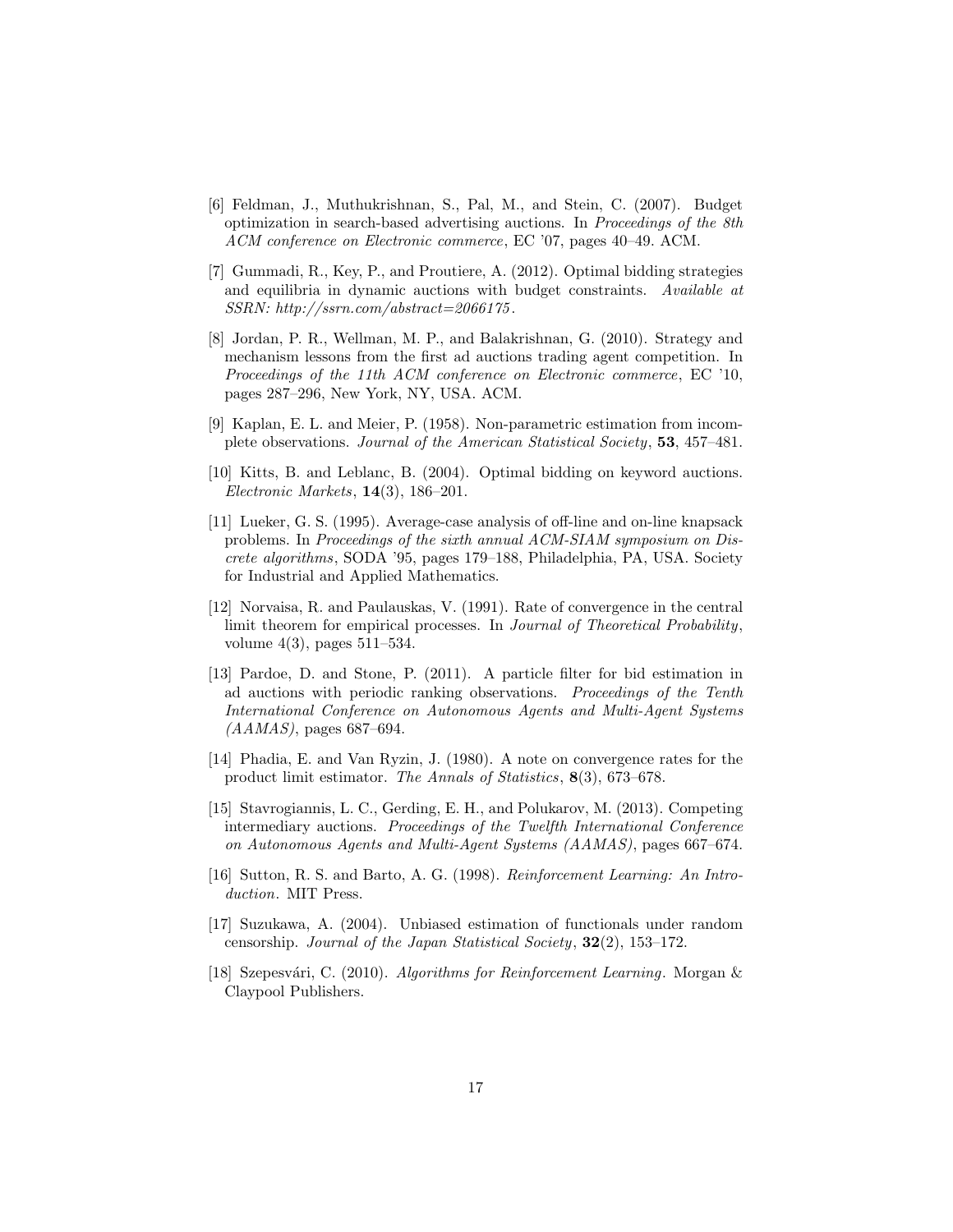- [19] Tran-Thanh, L., Chapman, A., Rogers, A., and Jennings, N. R. (2012). Knapsack based optimal policies for budget-limited multi-armed bandits. Proceedings of the 26th Conference on Artificial Intelligence (AAAI 2012), pages 1134–1140.
- [20] Zeng, D. (2004). Estimating marginal survival function by adjusting for dependent censoring using many covariates. In The Annals of Statistics, pages 1533–1555.
- [21] Zhou, Y. and Naroditskiy, V. (2008). Algorithm for stochastic multiplechoice knapsack problem and keywords bidding. In WWW08: Workshop on Targeting and Ranking for Online Advertising.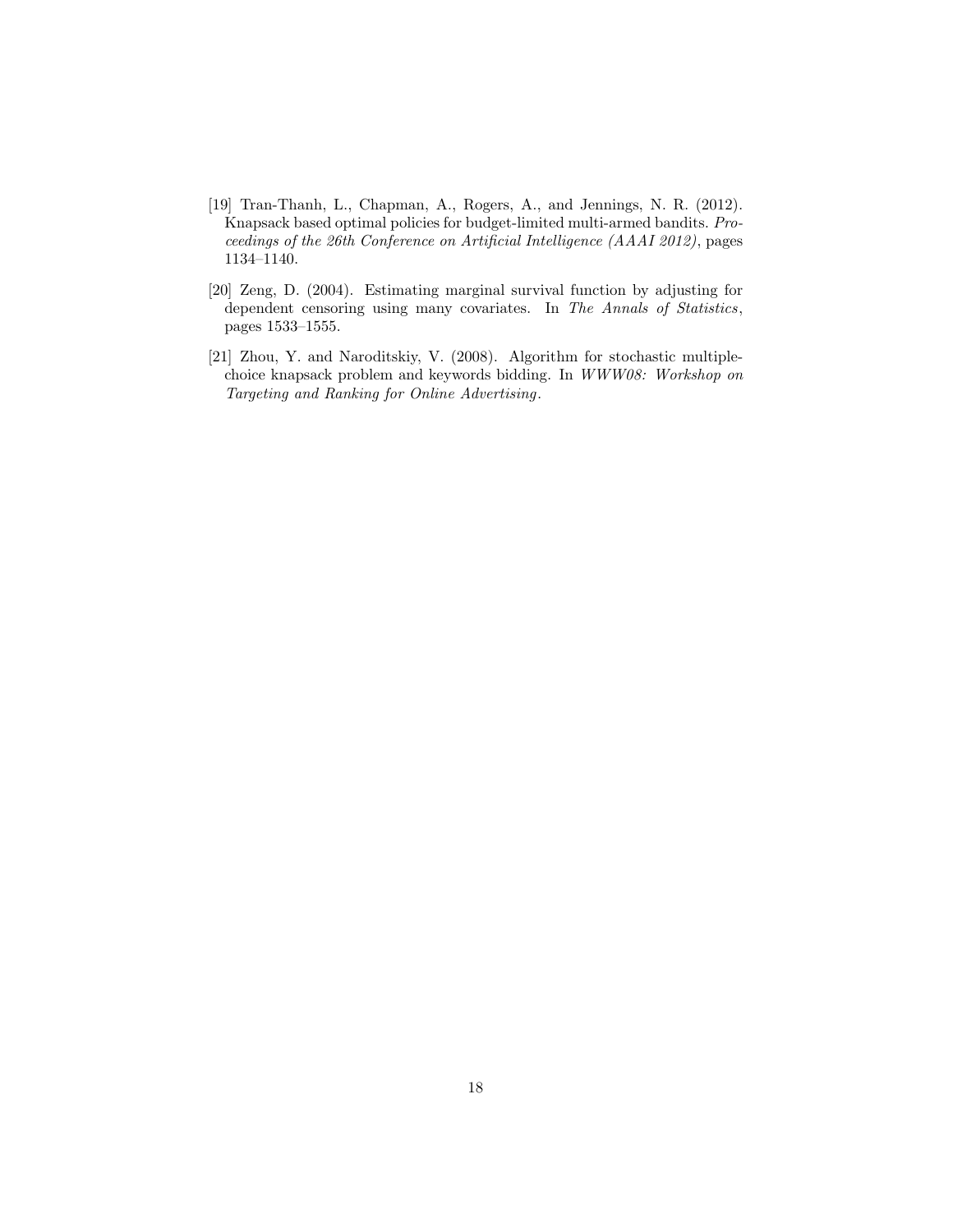## 8 Appendix

In this appendix, we provide the proofs for the abovementioned theorems. In particular, we start with the proofs of Theorem 2 in Section 8.1. We then continue with the proofs of theorems related to the GPL and LuekerLearn algorithms (Section 8.2).

#### 8.1 Proofs for  $\varepsilon$ −First

We first start with the proof of Theorem 2. To do so, recall that  $\hat{p}$  is Suzukawa's KM estimate of p after the exploration phase. Note that  $b^{+}(B', t)$  denotes the bid of  $\varepsilon$ −First at time step t and residual budget B' within the exploitation phase. Analogously, let  $b^*(B', t)$  denote the bid that the optimal stochastic solution  $A^*$  places at time step t. In addition, recall that  $G^*(B', T - t + 1)$  is the performance of  $A^*$  from time step t and budget B'. Note that  $G^+(B',T$  $t + 1$ ) is the solution of the Bellman equations given in Equation 4. That is,  $G^+(B', T-t+1)$  is the expected number of wins that  $\varepsilon$ -First achieves from time step  $t$  and budget  $B'$  within the exploitation phase, if the *real market price* distribution was  $\hat{p}$  and not p (i.e.,  $G_{\hat{p}}^+(B',t)$  is the expected performance value of  $\varepsilon$ −First if we replace p with  $\hat{p}$ ). The next lemma gives more insight to the nature of  $b^+(B', t)$  and  $b^*(B', t)$ , respectively.

**Lemma 6.** Let  $0 \leq B' \leq B$  and  $\varepsilon T \leq t < T$ . We have:

$$
b^*(B',t) = \arg\max_b \{ G^*(B'-b, T-t) > G^*(B', T-t) - 1 \}.
$$
 (9)

Similarly, we have:

$$
b^{+}(B',t) = \arg\max_{b} \{ G^{+}(B'-b, T-t) > G^{+}(B', T-t) - 1 \}. \tag{10}
$$

*Proof.* We only show for  $b^*(B', t)$ , as the proof for  $b^+(B', t)$  is analogous. To do so, suppose that from  $t + 1$  onward we will follow the optimal policy  $A^*$ , but at time step t we can choose an arbitrary bid b. Let  $\Delta(b, B', t)$  denote the performance change if at time t and budget  $B'$ , we choose to place bid  $b + 1$ , instead of b. We can derive the following:

$$
\Delta(b, B', t) = \sum_{\sigma=1}^{b+1} p(\sigma) \left[ 1 + G^*(B' - \sigma, T - t) \right] + F(b+1)G^*(B', T - t)
$$

$$
- \sum_{\sigma=1}^{b} p(\sigma) \left[ 1 + G^*(B' - \sigma, T - t) \right] - F(b)G^*(B', T - t).
$$

Since  $F(b) = 1 - \sum_{\sigma=1}^{b} p(\sigma)$ , this can be further improved to

$$
\Delta(b, B', t) = p(b+1) + p(b+1)G^*(B' - (b+1), T - t) - p(b+1)G^*(B', T - t)
$$
  
=  $p(b+1)[1 + G^*(B' - (b+1), T - t) - G^*(B', T - t)].$  (11)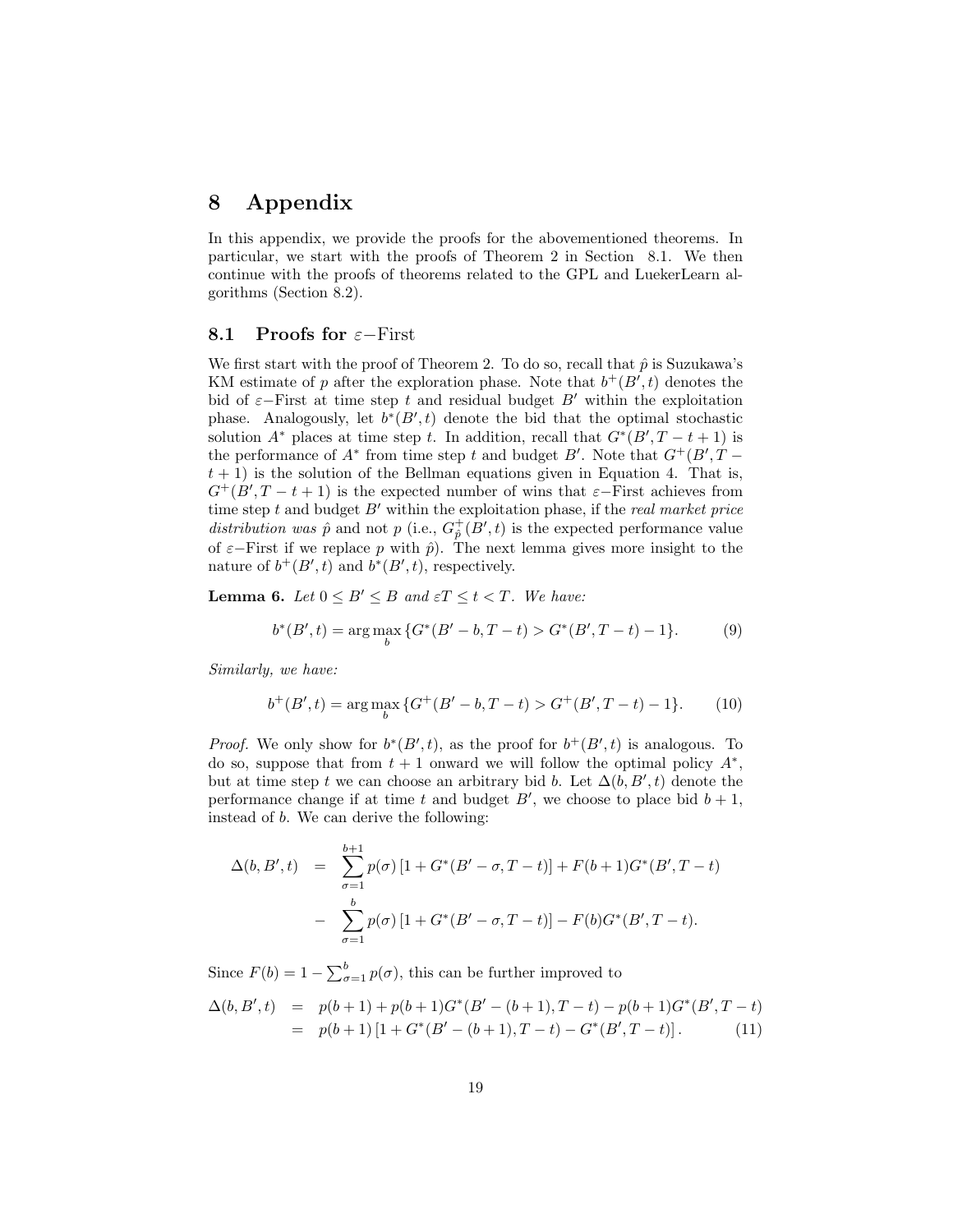From Equation 11, we can see that  $\Delta(b, B', t) > 0$  if and only if

$$
[1 + G^*(B' - (b+1), T - t) - G^*(B', T - t)] > 0,
$$

and thus,  $G^*(B' - (b+1), T - t) > G^*(B', T - t) - 1$ . By definition of  $G^*$ , we can show that  $G^*(B', T - t)$  is a monotone increasing function of B'. This implies that  $[1 + G^*(B' - (b+1), T - t) - G^*(B', T - t)]$  is monotone decreasing. Given this,  $b^*(B', t)$  has to be the b value where  $[1 + G^*(B' - (b+1), T - t) - G^*(B', T - t)]$ first becomes negative, which concludes the proof.

Next, we have the following lemma:

**Lemma 7.** For any  $0 \le t \le T$  and  $B \ge C$ , we have

$$
G^*(B+1, T-t) \le G^*(B, T-t) + 1
$$

*Proof.* We use backward induction for  $t$ . It is easy to show that the inequality holds for  $t = T$  and any  $B \ge 0$ , since  $G^*(B, 0) = 0$ . Suppose that the inequality holds up to  $t + 1$ . We show that the inequality holds for the case of t as well. Recall that

$$
G^*(B+1, T-t) = \sum_{\sigma=1}^{b^*(B+1, t+1)} p(\sigma) [1 + G^*(B+1 - \sigma, T-t)]
$$
  
+ 
$$
F(b^*(B+1, t+1))G^*(B+1, T-t)
$$

where  $b^*(B+1,t+1)$  is the optimal bid at time step  $t+1$  (note that  $G^*(B+1)$  $1, T - t$ ) is the expected performance of the optimal solution at time step  $t + 1$ , hence the use of  $t+1$ ). For the sake of simplicity, we denote this bid as  $b^*(t+1)$ . Note that since  $B \leq C$  and  $b^*(t+1) \in [0, C]$ , we have  $0 \leq b^*(t+1) < B + 1$ . This implies that  $b^*(t+1)$  is also a valid bid when the budget is B. Given this, we have:

$$
G^*(B, T - t) \geq \sum_{\sigma=1}^{b^*(t+1)} p(\sigma) \left[ 1 + G^*(B - \sigma, T - t) \right]
$$
\n
$$
+ F(b^*(t+1))G^*(B, T - t).
$$
\n(12)

Note that the LHS is achieved when the optimal bid is used for the case of budget B, while  $b^*(t+1)$  might not be an optimal bid for this case. Hence, Inequality 12 holds. Due to the inductional condition, this can be further bounded as:

$$
G^*(B, T - t) \geq \sum_{\sigma=1}^{b^*(t+1)} p(\sigma) [1 + G^*(B + 1 - \sigma, T - t) - 1]
$$
  
+  $F(b^*(t+1))G^*[(B + 1, T - t) - 1]$   
 $\geq G^*(B + 1, T - t) - 1,$ 

which concludes the proof.

 $\Box$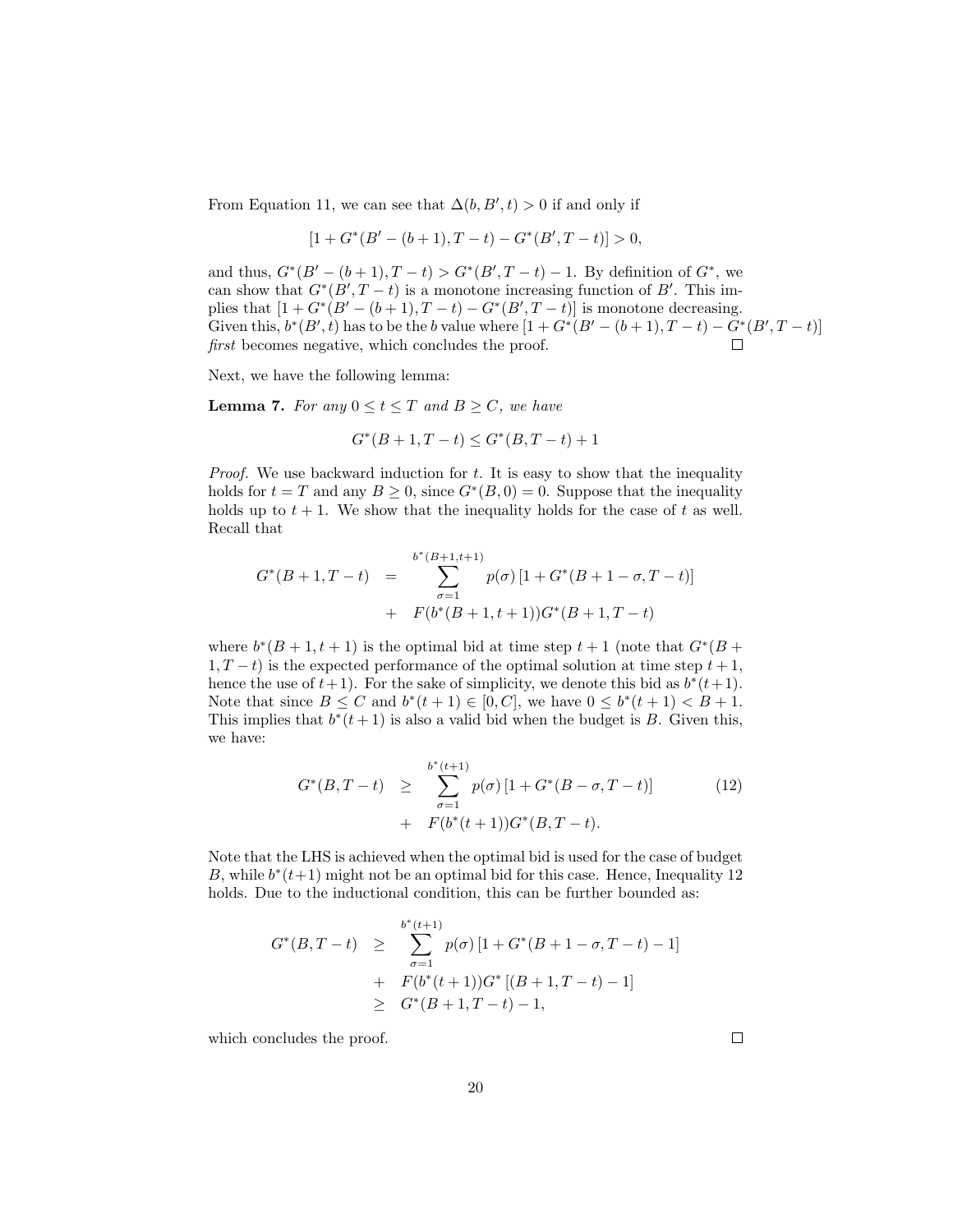Finally, we have the following lemma:

Lemma 8. Suppose that the conditions in Lemma 7 hold. Consider the algorithm that only differs from the optimal one in the first time step, where it randomly chooses a bid from  $[1, C]$  with a uniform distribution. Let G' denote the expected performance of this algorithm. For any  $t > 0$  we have:

$$
G^*(B, t) \le G'(B, t) + C \tag{13}
$$

*Proof.* Suppose  $G'$  chooses bid  $b_1$  at the first time step. Let  $b^*$  denote the optimal bid that  $G^*$  chooses for this time step. Let R denote the regret between  $G'$  and  $G^*$ . We have the following two scenarios:

Case 1:  $b_1 \leq b^*$ 

By definition of  $b^*$ , we have:

$$
G^*(B,t) = \sum_{b=1}^{b^*} p(b)[1 + G^*(B - b, t - 1)] + F(b^*)G^*(B, t - 1)
$$
 (14)

From the definition of  $G'$ , we have:

$$
G'(B,t) = \sum_{b=1}^{b_1} p(b)[1 + G^*(B - b, t - 1)] + F(b_1)G^*(B, t - 1)
$$
 (15)

That is, we get:

$$
R = \sum_{b=b_1}^{b^*} p(b)[G^*(B, t-1) - G^*(B-b, t-1)] \le 1
$$
 (16)

The last inequality obtains from Lemma 6.

**Case 2:**  $b_1 > b^*$  Similarly, we have that

$$
R = \sum_{b=b^*+1}^{b_1} p(b)[G^*(B, t-1) - G^*(B-b, t-1)] \tag{17}
$$

From Lemma 7, we have

$$
R \le \sum_{b=b^*+1} p(b)b \le \mathbb{E}[X] \le C
$$

where  $X$  is the random variable of the market price. This concludes the proof.  $\Box$ 

Given the aforementioned auxiliary lemmas, we now turn to the proof of Theorem 2 as follows.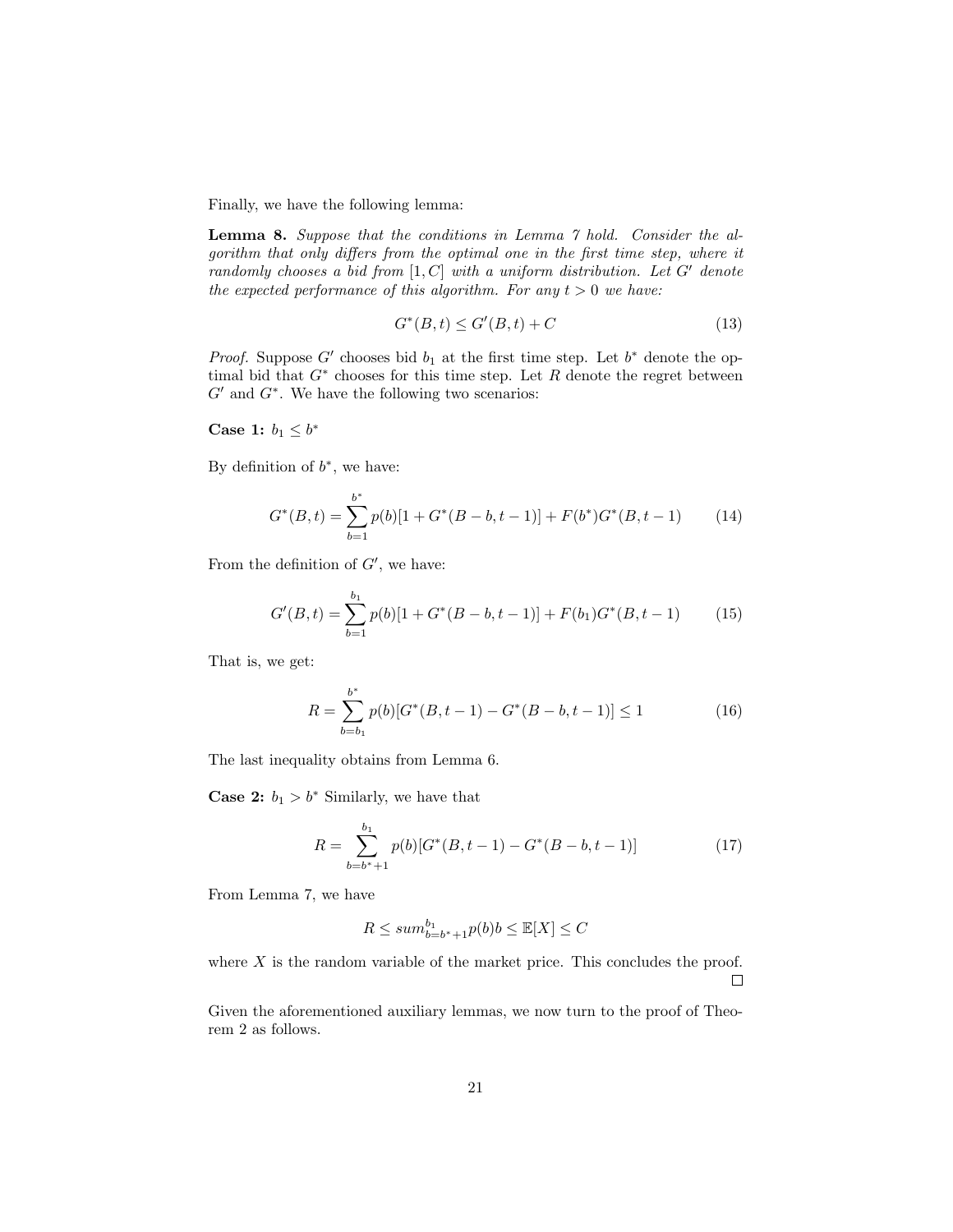Proof of Theorem 2. Since Suzukawa's method is unbiased, by using McDiarmid's inequality, we can derive the following concentration bound:

$$
\sup_{b \in [1, C]} \left\{ \left| \hat{P}_t(b) - P(b) \right| \right\} \le \sqrt{\frac{-\ln \frac{\beta}{2}}{2t}} \tag{18}
$$

with at least  $(1 - \beta)$  probability.

For the sake of simplicity, let  $G(B', T - t + 1)$  and  $R(B', T - t + 1)$  denote the performance and the regret of  $\varepsilon$ −First at time step  $t \in [1, T]$  and budget B'. Recall that  $B_{\varepsilon T}$  denotes the residual budget after the exploration phase. First, we show that the regret of  $\varepsilon$ −First can be bounded as follows:

$$
R(B,T) \le C\varepsilon T + R(B_{\varepsilon T}, T - \varepsilon T). \tag{19}
$$

In particular, by using Lemma 8 for  $\varepsilon T$  times, we get equation 19. From now on, we aim to provide an upper bound for  $R(B_{\varepsilon T}, T - \varepsilon T)$ . To do so, we only consider the exploitation phase with  $\epsilon T \leq t \leq T$  and  $0 \leq B' \leq B_{\epsilon T}$ . Note that

$$
R(B_{\varepsilon T}, T - \varepsilon T) = G^*(B_{\varepsilon T}, T - \varepsilon T) - G(B_{\varepsilon T}, T - \varepsilon T)
$$
  
= 
$$
G^*(B_{\varepsilon T}, T - \varepsilon T) - G^+(B_{\varepsilon T}, T - \varepsilon T)
$$
  
+ 
$$
G^+(B_{\varepsilon T}, T - \varepsilon T) - G(B_{\varepsilon T}, T - \varepsilon T)
$$
(20)

Let  $R^+(B', T-t)$  denote the difference between  $G^*(B', T-t)$  and  $G^+(B', T-t)$ , and  $R^{++}(B', T-t)$  is the difference between  $G^+(B', T-t)$  and  $G(B', T-t)$ , respectively. Equation 20 can be rewritten as:

$$
R(B_{\varepsilon T}, T - \varepsilon T) = R^+(B_{\varepsilon T}, T - t) + R^{++}(B_{\varepsilon T}, T - t)
$$

In what follows, for any  $B' \leq B_{\varepsilon T}$  and  $\varepsilon T \leq t \leq T-1$  we provide an upper bound for  $R^+(B', T - t)$  and  $R^{++}(B', T - t)$ , respectively. Here we only focus on bounding  $R^+(B', T-t)$ , as  $R^{++}(B', T-t)$  can also be bounded using similar techniques.

Let  $R^+(T-t)$  denote the maximal  $R^+(\sigma, T-t)$  for  $0 \leq \sigma \leq B'$  and  $\varepsilon T \leq$  $t \leq T - 1$ . That is, we have:

$$
R^{+}(T-t) = \max_{\sigma \leq B'} \left\{ G^{*}(\sigma, T-t) - G^{+}(\sigma, T-t) \right\}
$$
 (21)

In addition, for each  $1 \leq \sigma \leq B'$ , let  $\hat{p}(\sigma) = p(\sigma) + r(\sigma)$ . We provide a lower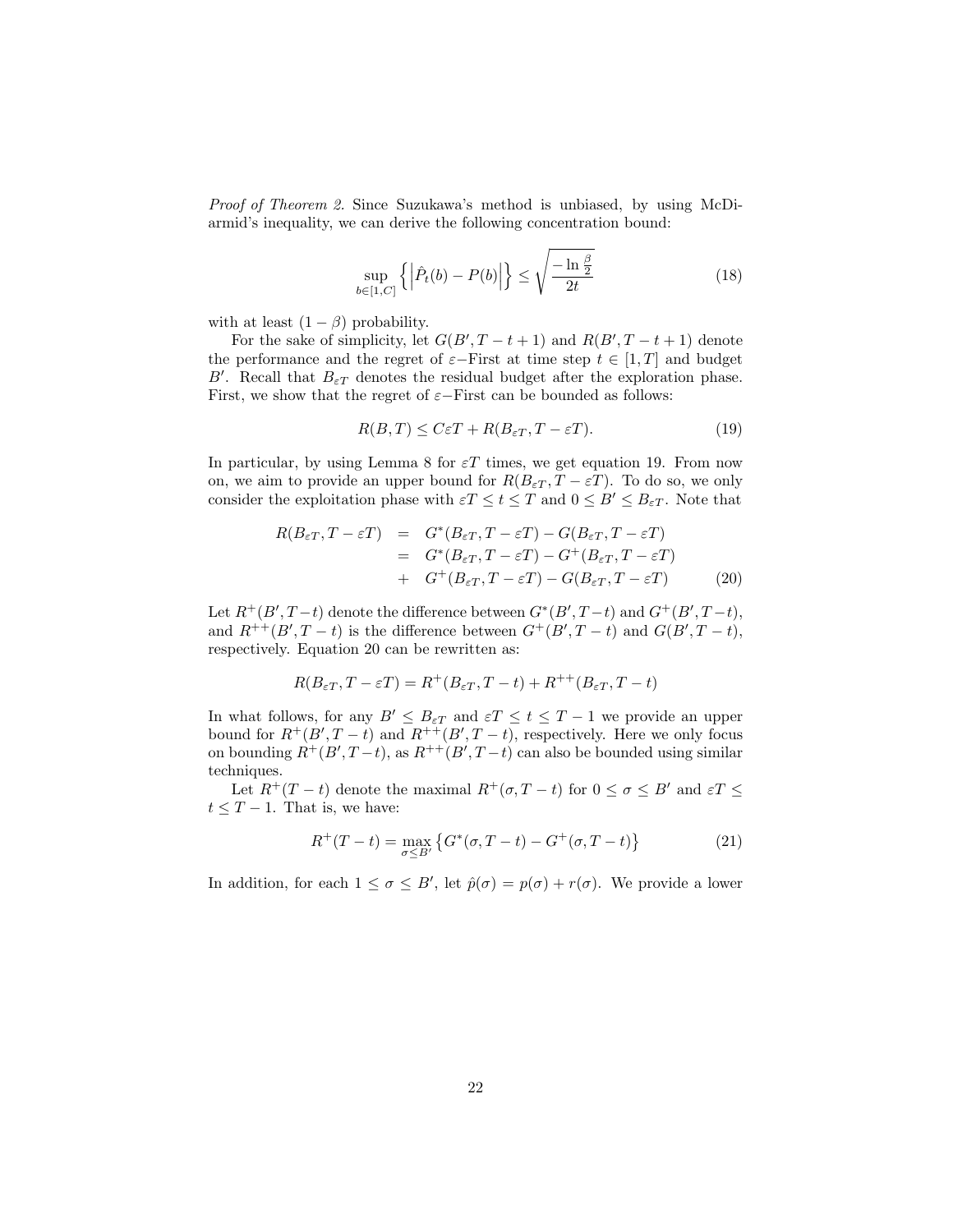bound for  $G^+(B', T - t)$  as follows:

$$
G^{+}(B',T-t) \geq \sum_{\sigma=1}^{b^{*}(B',t)} \hat{p}(\sigma) \left[1 + G^{+}(B' - \sigma, T - t - 1)\right]
$$
  
+  $\hat{F}(b^{*}(B',t))G^{+}(B',T-t-1)$   

$$
\geq P(b^{*}(B',t)) + \sum_{\sigma}^{b^{*}(B',t)} r(\sigma) + \sum_{\sigma=1}^{b^{*}(B',t)} (p(\sigma) + r(\sigma))G^{+}(B' - \sigma, T - t - 1)
$$
  
+  $\left(F(b^{*}(B',t)) - \sum_{\sigma}^{b^{*}(B',t)} r(\sigma)\right)G^{+}(B',T-t-1)$  (23)  

$$
\geq P(b^{*}(B',t)) + \sum_{\sigma}^{b^{*}(B',t)} r(\sigma)
$$
  
+  $\sum_{\sigma=1}^{b^{*}(B',t)} (p(\sigma) + r(\sigma)) \left[G^{*}(B' - \sigma, T - t - 1) - R^{+}(T - t - 1)\right]$   
+  $\left(F(b^{*}(B',t)) - \sum_{\sigma}^{b^{*}(B',t)} r(\sigma)\right) \left[G^{*}(B',T-t-1) - R^{+}(T-t-1)\right] (24)$ 

This can be further simplified as:

$$
G^{+}(B', T-t) \geq G^{*}(B', T-t) - R^{+}(T-t-1)
$$
  
\n
$$
- \sum_{\sigma=1}^{b^{*}(B', t)} (G^{*}(B', T-t-1) - G^{*}(B'-\sigma, T-t-1))
$$
  
\n
$$
- \sum_{\sigma=1}^{b^{*}(B', t)} r(\sigma)
$$
 (25)

This implies that

$$
R^{+}(T-t) \leq R^{+}(T-t-1) + \sum_{\sigma=1}^{b^{*}(B',t)} r(\sigma)
$$
  
+ 
$$
\sum_{\sigma=1}^{b^{*}(B',t)} r(\sigma) (G^{*}(B',T-t-1) - G^{*}(B'-\sigma,T-t-1))
$$
  

$$
\leq R^{+}(T-t-1) + 2 \sum_{\sigma=1}^{b^{*}(B',t)} r(\sigma)
$$
(26)  

$$
\leq R^{+}(T-t-1) + 2|\hat{P}(k^{*}(B',t)) - P(k^{*}(B',t))|
$$

$$
\leq R^+(T-t-1) + 2|\hat{P}(b^*(B',t)) - P(b^*(B',t))| \tag{27}
$$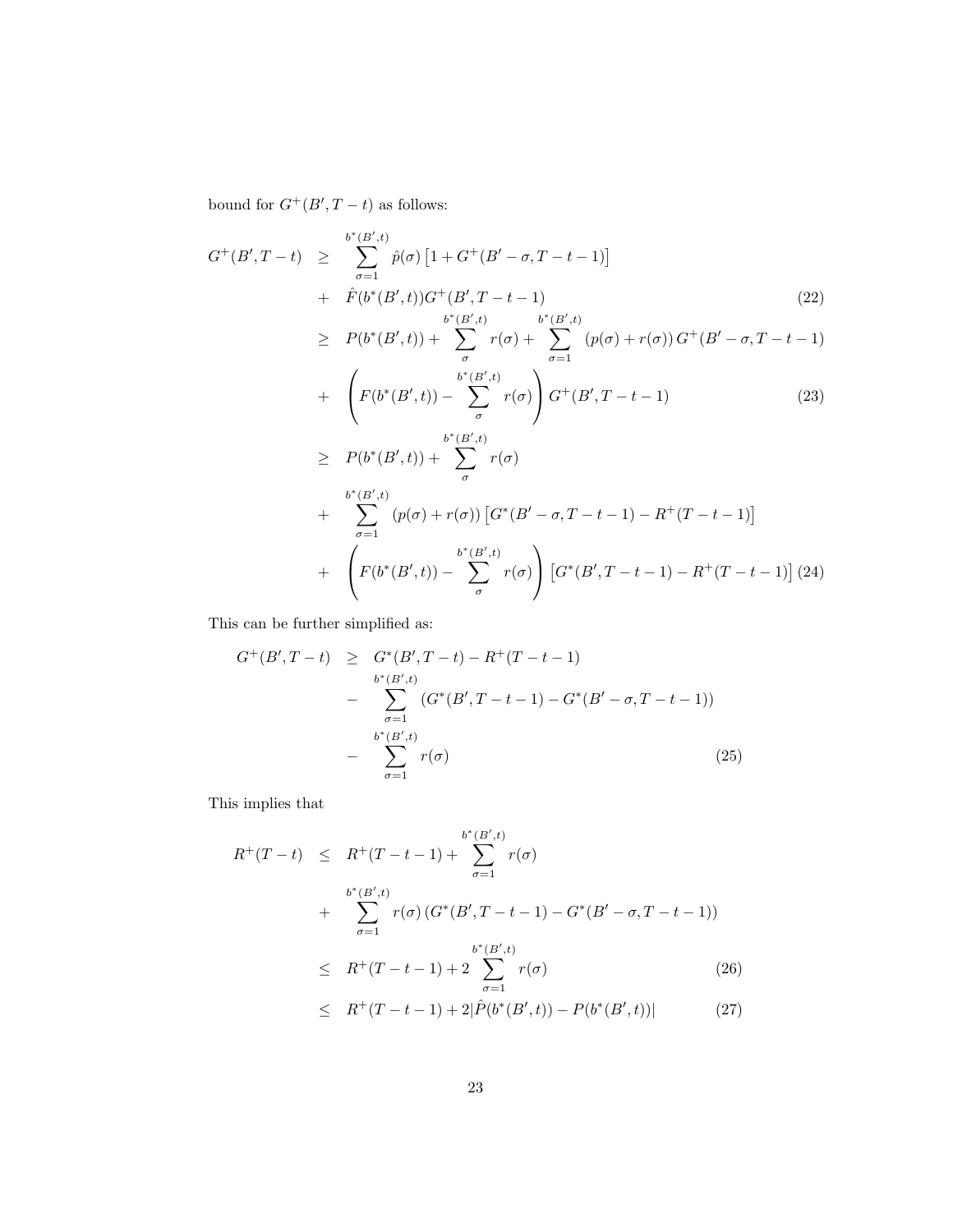We get Equation 26 by using Lemma 6. Note that

$$
\left| \hat{P}(b^*(B',t)) - P(b^*(B',t)) \right| \le \sqrt{\frac{-\ln\frac{\beta}{2}}{2\varepsilon T}} \tag{28}
$$

with at least  $(1 - \beta)$  probability. Hereafter we only consider the case when Equation 28 holds. This implies that

$$
R^+(T-t)
$$
  $\leq R^+(T-t-1) + 2\sqrt{\frac{-\ln \frac{\beta}{2}}{2\varepsilon T}}$ 

By recursively evaluating  $R^+(T-t)$ , we get

$$
R^{+}(T-t) \leq 2T\sqrt{\frac{-\ln \frac{\beta}{2}}{2\varepsilon T}} = 2\sqrt{\frac{(-\ln \frac{\beta}{2})T}{2\varepsilon}}
$$

Similarly, we can also bound  $R^{++}(T - t)$  with the same upper bound. This, together with Equation 19, we get the requested upper bound.

By optimally setting the value of  $\varepsilon$  we can minimise this bound. In particular, it is easy to see that the minimum bound obtains at

$$
\varepsilon = \left(\frac{-2\ln\frac{\beta}{2}}{C^2T}\right)^{\frac{1}{3}}
$$

By substituting this into the bound, we conclude the proof.

#### 8.2 Proofs for GPL and LuekerLearn

This section contains the proof for the theorems related to GPL and LuekerLearn. To do so, we start with the proof of Theorem 3 as follows.

Proof of Theorem 3. We only show the convergence for GPL, as the proof is similar to the case of LuekerLearn. We first show that the conditions that Zeng's method requires are satisfied in GPL. In particular, it requires that there exists a context **L** such that  $x_t$  and  $b_t$  are independent, conditional to L. This condition can be satisfied as follows. Let  $L_t$  denote the set of observations  $\{o_1, \ldots, o_{t-1}\}\$  before time step t. Note that the value of  $b_t$  is solely based on the current estimate  $\hat{P}_t$  of the market price distribution, which only relies on the sequence  $\{o_1, \ldots, o_{t-1}\}$ . In addition, as  $x_t$  is independent from  $\{o_1, \ldots, o_{t-1}\}$ , it is easy to show that  $x_t$  and  $b_t$  are independent, conditional to  $\{o_1, \ldots, o_{t-1}\}.$ 

The second condition is that either  $x_t$  or  $b_t$  has Cox's proportional model. In fact, we show that  $x_t$  follows this model; that is, there exists vector  $\beta$  and random variable  $\lambda_x$  such that

$$
P(x_t | \mathbf{L}_t = l) \sim \lambda_x \exp\{\beta' \mathbf{l}\} \tag{29}
$$

 $\Box$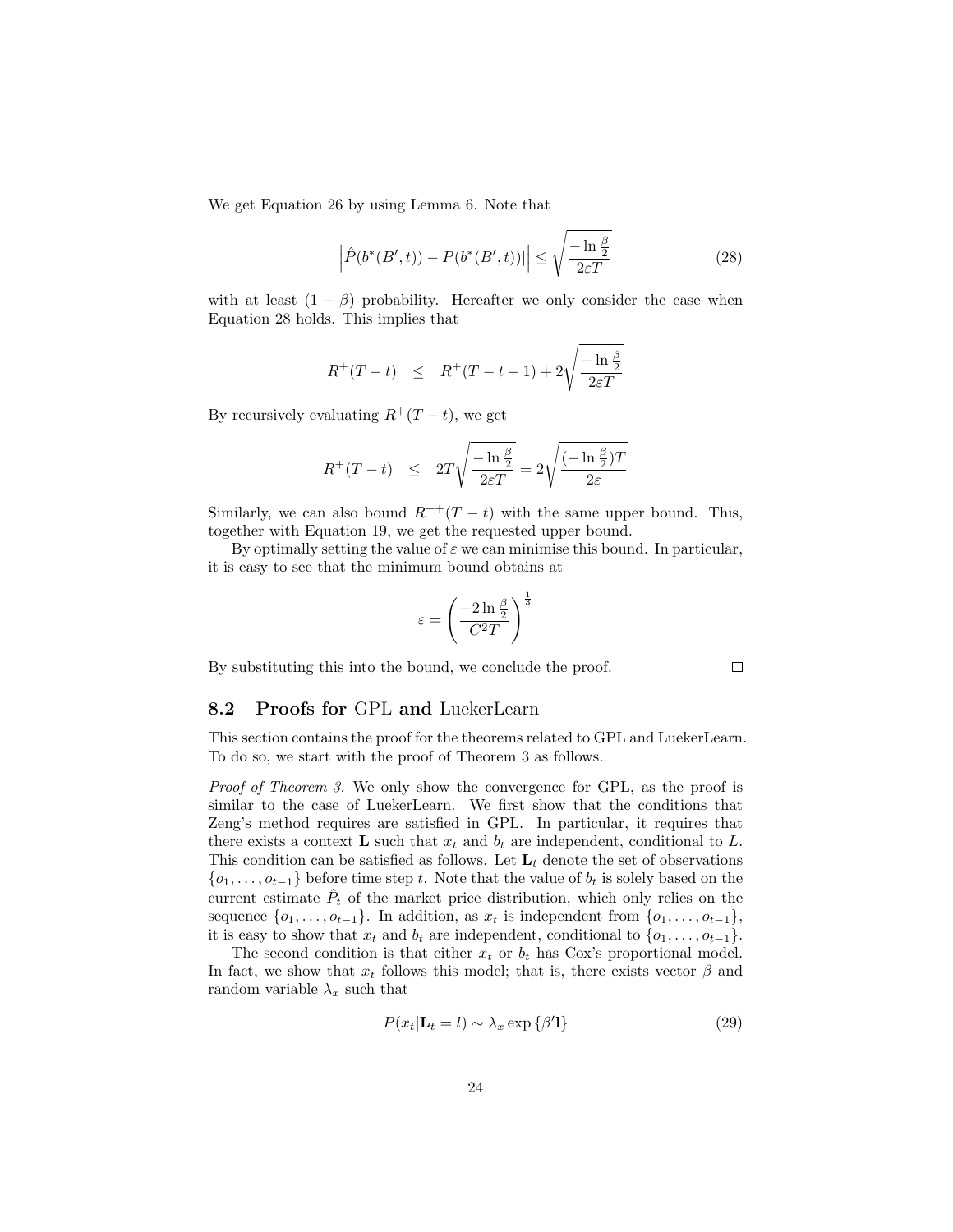Indeed, by setting  $\lambda_x$  to be identical to P and  $\beta = 0$ , we can achieve the desired identity.

Once these conditions are satisfied, according to Theorem 3.2 of [20], we can Show that the empirical process  $\sqrt{t}(\hat{P}_t - P)$  converges to a zero–mean Gaussian process. Using techniques similar to the proofs in [12] we get that there exists a constant  $M$  such that

$$
\left| P(\sup_b \left| \sqrt{t}(\hat{P}_t(b) - P(b)) \right| \ge r) - P(\sup_b |G(b)| \ge r) \right| \le M(1+r)^{-3}(\ln t)^2 t^{-\frac{1}{6}}
$$

for every  $r > 0$ . Given this, we have

$$
P(\sup_{b} \left| (\hat{P}_{t}(b) - P(b)) \right| \geq \delta) =
$$
  

$$
P(\sup_{b} \left| \sqrt{t}(\hat{P}_{t}(b) - P(b)) \right| \geq \delta\sqrt{t}) \leq P(\sup_{b} |G(b)| \geq \delta\sqrt{t})
$$
  

$$
+ M(1 + \delta\sqrt{t})^{-3}(\ln t)^{2}t^{-\frac{1}{6}}
$$
  

$$
\leq M(\delta\sqrt{t})^{-3} + P(\sup_{b} |G(b)| \geq \delta\sqrt{t})
$$

Note that since, for sufficiently large t,  $P(\sup_b |G(b)| \ge \delta)$ √  $t) = o(1)$ . That is, by setting  $\delta \sim (\frac{M}{\beta})^{\frac{1}{3}} \frac{1}{\sqrt{3}}$  $\frac{1}{\overline{t}}$  we get that

$$
\sup_b \left| (\hat{P}_t(b) - P(b)) \right| \le \delta
$$

with large probability. That is,  $\hat{P}_t$  converges in probability to P with convergence rate  $O(\frac{1}{\sqrt{2}})$  $(\frac{1}{t})$ , which concludes the proof.  $\Box$ 

We now turn to the proofs of regret bounds for GPL and LuekerLearn.

*Proof of Theorem 4.* For the sake of simplicity, we use  $R(B,T)$  to denote the regret of GPL within this proof. By using similar techniques introduced in the proof of Theorem 2, we can prove that:

$$
R(B,T) \le 2\delta_1 + 2\delta_2 + \dots + 2\delta_T \tag{30}
$$

where  $\delta_t$  denotes a confidence interval at time step t such that

$$
\sup_{b \in [1, C]} \left\{ \left| \hat{P}_t(b) - P(b) \right| \right\} \le \delta_t
$$

with high probability. Now, relying on the conjecture that each  $\hat{p}_t$  converges to p with rate  $O(t^{-\frac{1}{2}})$ , we can show that there exists a constant factor K, which depends only on  $p$ , and for which the following holds:

$$
\sup_{b \in [1, C]} \left\{ \left| \hat{P}_t(b) - P(b) \right| \right\} \le \delta_t = \frac{K}{\sqrt{t}}
$$

Substituting this into Equation 30 concludes the proof.

 $\Box$